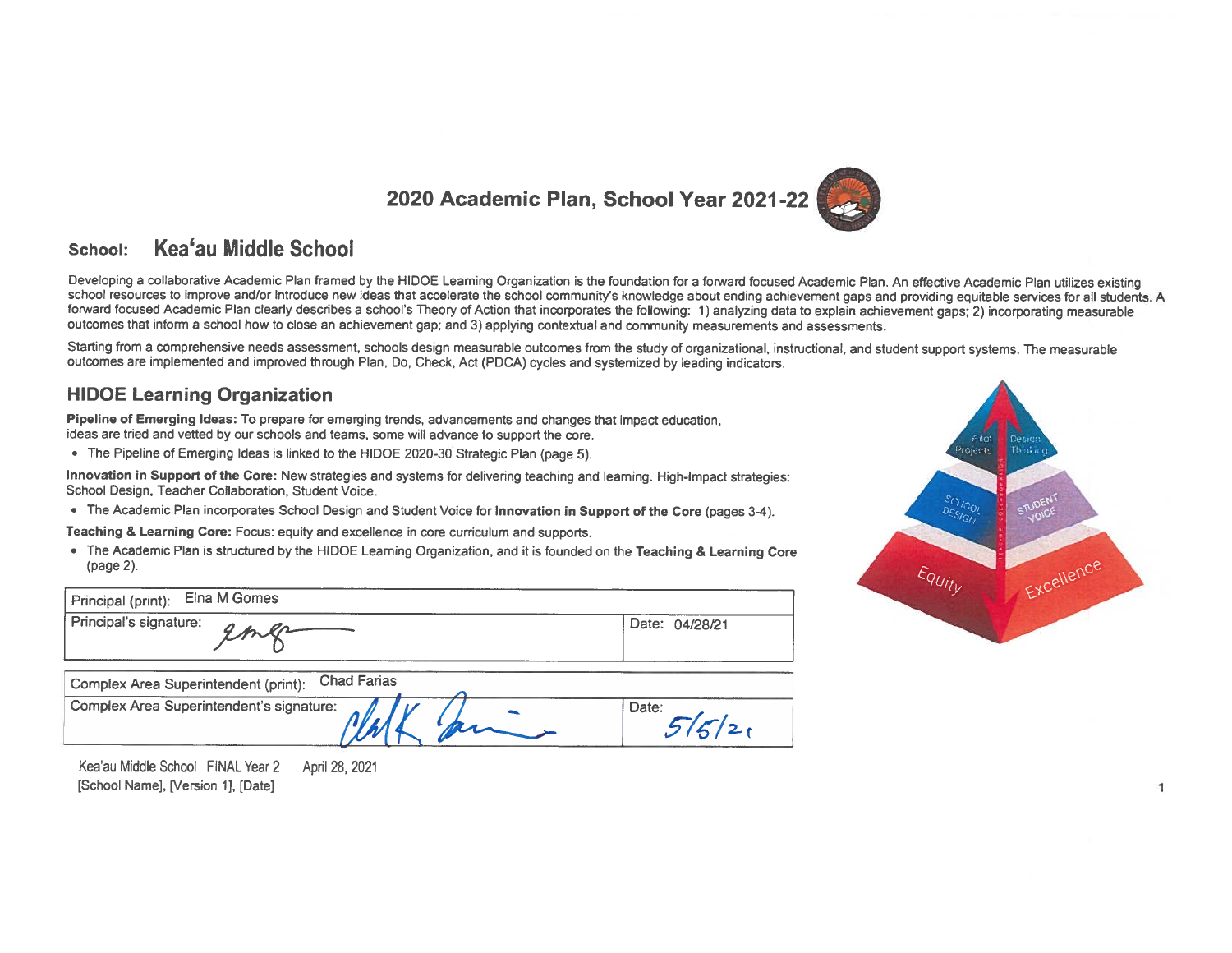

# **Teaching & Learning Core: Equity and Excellence**

In order to address equity, list the targeted subgroup(s) and their identified needs. Specifying [enabling](https://docs.google.com/document/d/1_CBCCCUPTqpr2sEeh1fQ9EUVupyhBBZlYUdzcm9zCw0/edit) [activities](https://docs.google.com/document/d/1_CBCCCUPTqpr2sEeh1fQ9EUVupyhBBZlYUdzcm9zCw0/edit) in the academic plan should address identified subgroup(s) and their needs.

| <b>Achievement Gap</b>                                                                                                                                                                                                                                                                                                                                                                                                                                                                                                                                                                                                                                                                                                                                                                                                                                                                                                                                                                                                                                                                                                                                                                                                         | <b>Theory of Action</b>                                                                                                                                                                                                                                                                                                                                                                                                                                                                                                                                                                                                                                                                                                                                                                                                                                                                                                                                                                                                                                                                                                                                                                                                                                                                                                                                                                                                                    | <b>Enabling Activity</b>                                                                                                                                                                                                                                                                                                                                                                                                                                                                                                                                                                                                                                                                                                                                                                                                                                                                                                                                                                                                                                                                                                                                                                                                                                                                                                                                                                                                                                                                                                                      |
|--------------------------------------------------------------------------------------------------------------------------------------------------------------------------------------------------------------------------------------------------------------------------------------------------------------------------------------------------------------------------------------------------------------------------------------------------------------------------------------------------------------------------------------------------------------------------------------------------------------------------------------------------------------------------------------------------------------------------------------------------------------------------------------------------------------------------------------------------------------------------------------------------------------------------------------------------------------------------------------------------------------------------------------------------------------------------------------------------------------------------------------------------------------------------------------------------------------------------------|--------------------------------------------------------------------------------------------------------------------------------------------------------------------------------------------------------------------------------------------------------------------------------------------------------------------------------------------------------------------------------------------------------------------------------------------------------------------------------------------------------------------------------------------------------------------------------------------------------------------------------------------------------------------------------------------------------------------------------------------------------------------------------------------------------------------------------------------------------------------------------------------------------------------------------------------------------------------------------------------------------------------------------------------------------------------------------------------------------------------------------------------------------------------------------------------------------------------------------------------------------------------------------------------------------------------------------------------------------------------------------------------------------------------------------------------|-----------------------------------------------------------------------------------------------------------------------------------------------------------------------------------------------------------------------------------------------------------------------------------------------------------------------------------------------------------------------------------------------------------------------------------------------------------------------------------------------------------------------------------------------------------------------------------------------------------------------------------------------------------------------------------------------------------------------------------------------------------------------------------------------------------------------------------------------------------------------------------------------------------------------------------------------------------------------------------------------------------------------------------------------------------------------------------------------------------------------------------------------------------------------------------------------------------------------------------------------------------------------------------------------------------------------------------------------------------------------------------------------------------------------------------------------------------------------------------------------------------------------------------------------|
| Identify and describe an achievement gap<br>including but not limited to Special<br>Education or English Learners or any<br>other sub group. The description must be<br>gathered from a comprehensive needs<br>assessment (CNA), such as Title I CNA,<br><b>WASC Self Study, International</b><br>Baccalaureate, and may include<br>additional local measurements.<br>Kea'au Middle School's high needs subgroups<br>(special education, English Learners,<br>economically disadvantaged) make up the<br>majority of our student population.<br>Our special education subgroup<br>$\bullet$<br>makes up 14% (Strive HI 2019, 2020)<br>of our student population. This<br>subgroup has been identified as a<br><b>Consistently Underperforming (CU)</b><br>subgroup (2018-19).<br>Our English Learner subgroup makes<br>$\bullet$<br>up 5% (Strive HI 2019) of our student<br>population increasing to 6% (Strive HI<br>2020). 13% of the EL subgroup are<br>on-track to English language<br>proficiency, decreasing on-track rate to<br>11% (Strive HI 2020).<br>Our economically disadvantaged<br>$\bullet$<br>subgroup makes up 94% (Strive HI<br>2019) of our student population. This<br>group increased to 95% (Strive HI | What is your Theory of Action (if-then) to improve<br>the achievement gap?<br>If we implement inclusionary practices and provide<br>supplementary support in co-taught or collaborative<br>classrooms (in the student's least restrictive<br>environment), our special education students will have<br>access to the curriculum and instruction of their<br>non-disabled peers with appropriate accommodations<br>and support. If our special education students are<br>provided with appropriate accommodations and support<br>in an inclusive setting, they will develop the skills and<br>knowledge to attain the grade level standards, thereby<br>decreasing the achievement gap.<br>If we implement inclusionary practices and sheltered<br>instruction support, our English Learners will develop the<br>skills and knowledge to attain the grade level standards<br>and increase their English Language proficiency, thereby<br>decreasing the achievement gap.<br>If teachers utilize literacy strategies in all content areas,<br>students in the high needs subgroup will develop the<br>literacy skills needed to access the grade level<br>standards through Tier 1 instruction.<br>If we provide intensive instruction of literacy skills<br>through Tier 2 classes, students currently reading at<br>multiple levels below their age appropriate grade level<br>will develop literacy skills increasing their reading level | What are your <b>Enabling Activities</b> to improve the<br>achievement gap?<br><b>Achievement Gap Enabling Activities (AG EAs):</b><br>A) Professional development for Gold Team core<br>teachers and EAs on co-teaching and collaborative<br>teaching strategies. (Staff EA 3)<br>B) Coaching and mentoring for Gold Team core teachers<br>and EAs on co-teaching and collaborative teaching<br>partnerships and planning. (Staff EA 3)<br>C) Professional development for Green Team core<br>teachers on language development and instructional<br>strategies that support ELs in accessing content curricula<br>that fall into the following 3 categories: graphic, sensory,<br>and interactive. (Staff EA 1)<br>D) Support English Language development and<br>accessing math and language arts content through study<br>skills classes and push-in support with personnel<br>assistance. (Student EA 9)<br>E) School-wide professional development and<br>implementation of brain research-based instruction. (Staff<br>$EA$ <sub>5</sub> )<br>F) School-wide implementation and focus on academic<br>vocabulary through explicit teaching and embedded use<br>of vocabulary. (Student EA 8)<br>G) Reading and math remediation/intervention classes<br>for identified underperforming students. (Student EA 6)<br>H) Professional development for all teachers who service<br>SpEd students on understanding LRE and providing<br>appropriate accommodations. (Staff EA 4)<br>I) Professional development opportunities will be offered |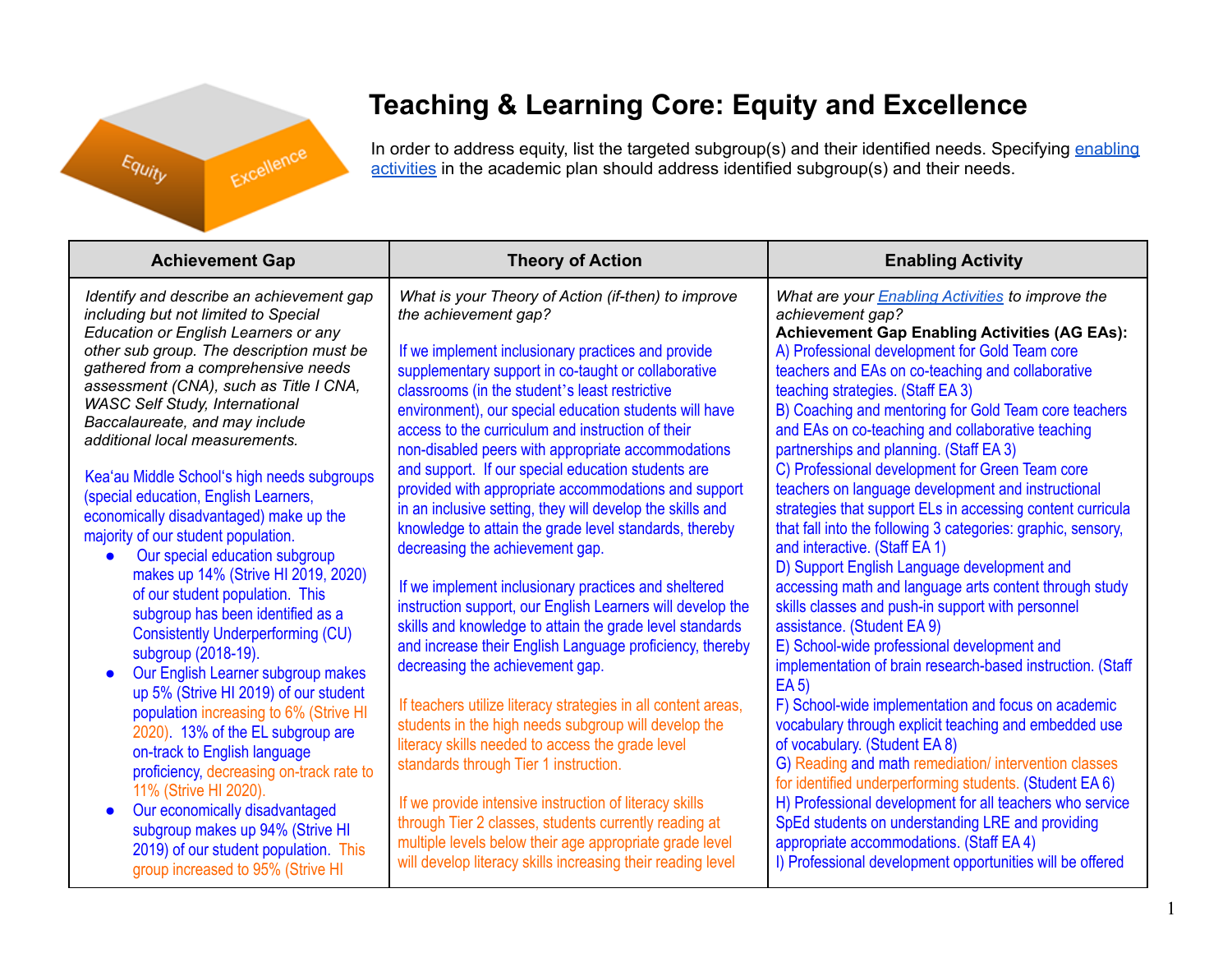| 2020) last year.                                                                                                                                                                                                                                                                                                                                                                                                                                                                                                                                       | and reducing the reading gap. | to teachers; two (2) three-credit HIDOE sponsored<br>English as a Second Language (ESL) or TESOL PDE3                                                                                                       |
|--------------------------------------------------------------------------------------------------------------------------------------------------------------------------------------------------------------------------------------------------------------------------------------------------------------------------------------------------------------------------------------------------------------------------------------------------------------------------------------------------------------------------------------------------------|-------------------------------|-------------------------------------------------------------------------------------------------------------------------------------------------------------------------------------------------------------|
| In 2019, our Non-High Needs group (58%)<br>outperformed the High Needs group (34%) with<br>an achievement gap of 24 points in Language<br>Arts and 20 points in Math (37% and 17%)<br>respectively).<br>Specifically, just 11% of the SpEd<br>subgroup met proficiency in Language<br>Arts and 7% met proficiency in Math<br>(Strive HI 2019).<br>Only 6% of the EL subgroup met<br>proficiency in Language Arts and 6%<br>met proficiency in Math (Strive HI<br>2019<br>There is no data regarding achievement gap or<br>proficiency for the 2020 SY. |                               | courses. (Staff EA 1)<br>J) Professional development for all teachers on explicit<br>instruction and literacy strategies, DIBELs, and other<br>topics for teachers to be teachers of literacy. (Staff EA 8) |
| SW <sub>1</sub>                                                                                                                                                                                                                                                                                                                                                                                                                                                                                                                                        |                               |                                                                                                                                                                                                             |

### **Innovation in Support of the Core: School Design and Student Voice**

Describe here your complex/school contexts for School Design and Student Voice.

There is a high population of students achieving below their academic potential due to factors such as poverty, trauma, absenteeism, and limited family engagement. We need to increase student engagement in meaningful learning experiences in an environment that supports the needs of all students.

SY20-21 – The pandemic impacted our ability to carry out all of the enabling activities planned in our 19-20 SY Academic Plan and diverted the direction of our plan and having to shift our model of instructional delivery. We found educational alternatives to address the needs of families and students who believed it important to remain in the safe environment of their homes during a pandemic or when health and safety are of concern. We need to increase student engagement in meaningful and rigorous learning activities while respecting the decisions of parents to keep their children in the safe environments of their homes for some and, at the same time, for those choosing in-person learning.

We need to provide a safe physical and emotional environment for our students and staff in order to maintain our focus on learning, teaching, and working so students can attain academic and personal goals.

We need to provide explicit instruction to students who are below grade level in literacy skills through a variety of Tier 1 and 2 interventions to prepare them for high school and beyond.

> We need to provide an educational experience that is equitable to all students by creating an awareness of social and cultural differences.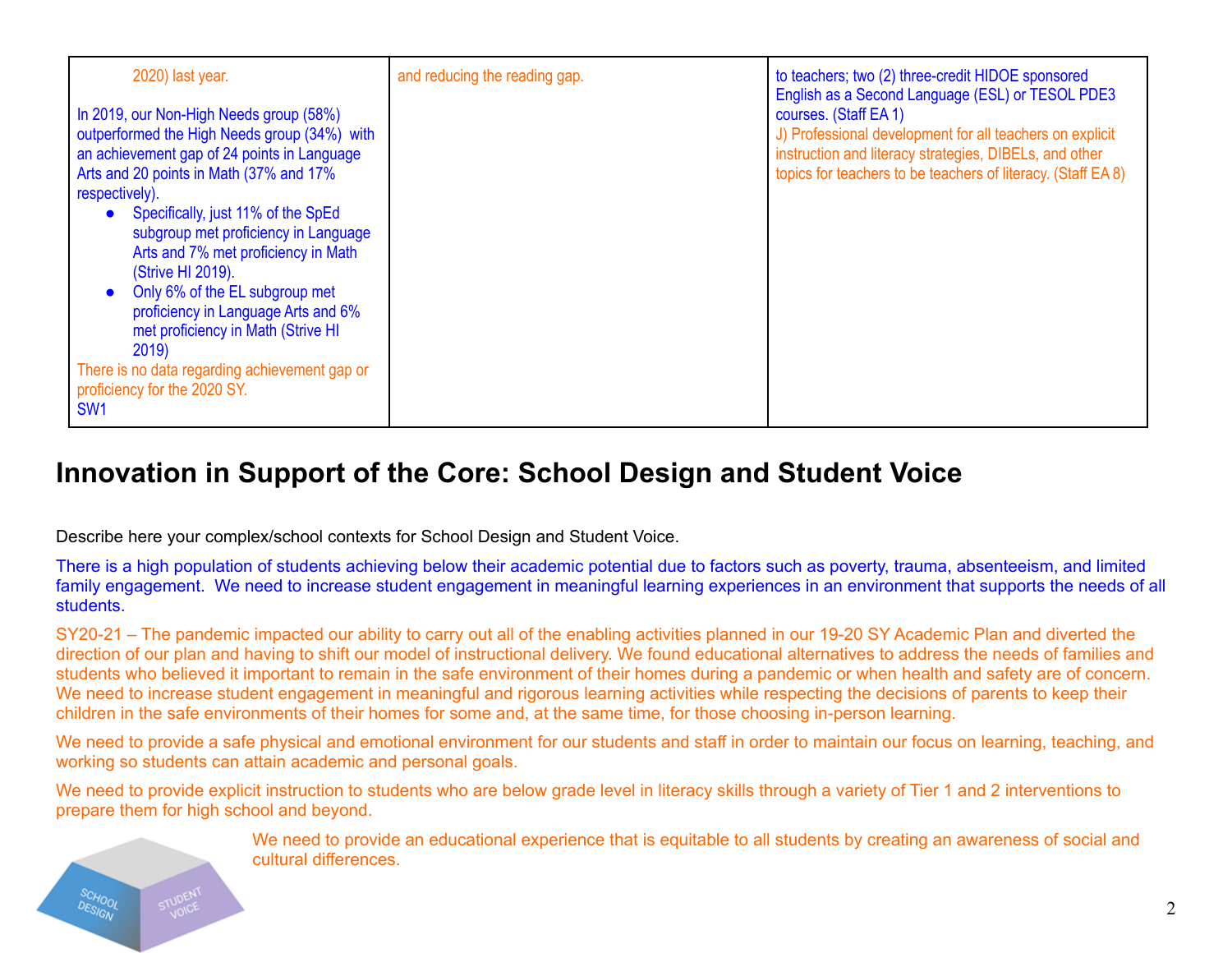Describe here your current and continuing initiatives that will further advance your 2020-21 School Design and Student Voice.

Keaʻau Middle School will provide opportunities for students to discover college and career pathways and interests through exploratory electives and a comprehensive advisory program. We will provide meaningful (relevant) learning opportunities such as IDUs, problem based learning (PBL), and service learning that foster student curiosity, innovative thinking, civic responsibility, and problem solving while cultivating independence and flexible time management skills in students. Alternative educational options that provide quality and rigorous curricula in the form of blended, hybrid, and/or full distance learning will be available to various learner groups.

Keaʻau Middle School will provide our students and staff with a safe school environment in which learning, teaching and working is a priority we all commit to.

We will provide explicit instruction in literacy skills through Tier 1 and Tier 2 interventions for students reading more than one grade level below.

#### Describe here your Conditions for Success for School Design and Student Voice

We need an environment that is developmentally responsive, inclusive, and trauma sensitive. We need teachers who are supportive of and trained in trauma sensitive strategies, restorative practices, SEL curriculum, brain research-based instruction, and in developing and delivering IDUs, PBL, and Service Learning projects. SW5

We need to continue our work in developing inclusionary settings for students.

We need to provide an education to all students with equity, nonpartisanship and compassion.

In addition, we need teachers adept at teaching in a blended or full distance environment and with the use of technology in innovative ways. Teachers need the skills, open-minded flexibility, and courage to venture into little-known and unfamiliar areas of their profession.

We need ongoing professional development for teachers in explicit literacy instruction to be delivered in classrooms at the Tier 1 level. We need professional development and program resources for teachers to deliver appropriate instruction to students who are multiple grade levels behind in reading through Tier 2 RTI classes.

We need to continue to engage in COVID mitigation measures consistently.

We need to implement a comprehensive Social Emotional Learning program with fidelity.

| SY 2020-21 Measurable Outcomes                                                                    | SY 2021-22 Measurable Outcomes                                                                    | SY 2022-23 Measurable Outcomes                      |
|---------------------------------------------------------------------------------------------------|---------------------------------------------------------------------------------------------------|-----------------------------------------------------|
| What are your Measurable Outcomes around School                                                   | <b>What are your Measurable Outcomes around School</b>                                            | What are your Measurable Outcomes around            |
| Design and Student Voice? What are you designing?                                                 | Design and Student Voice? What are you designing?                                                 | School Design and Student Voice? What are you       |
| The school's favorable responses on the Classroom<br>Engagement component of the Panorama Student | The school's favorable responses on the Classroom<br>Engagement component of the Panorama student | designing?                                          |
| Survey will increase from 47% to at least 50%. Having                                             | surveys will increase by at least 3 additional percentage                                         | The school's median growth percentile for           |
| students participate in meaningful (relevant) lessons                                             | Exploratory electives and IDU unit plans will be                                                  | Language Arts and Math reported in Strive HI will   |
| through IDUs, problem based learning, service learning                                            | evaluated through student voice; revisions to the units                                           | each increase by at least 10 percentile points from |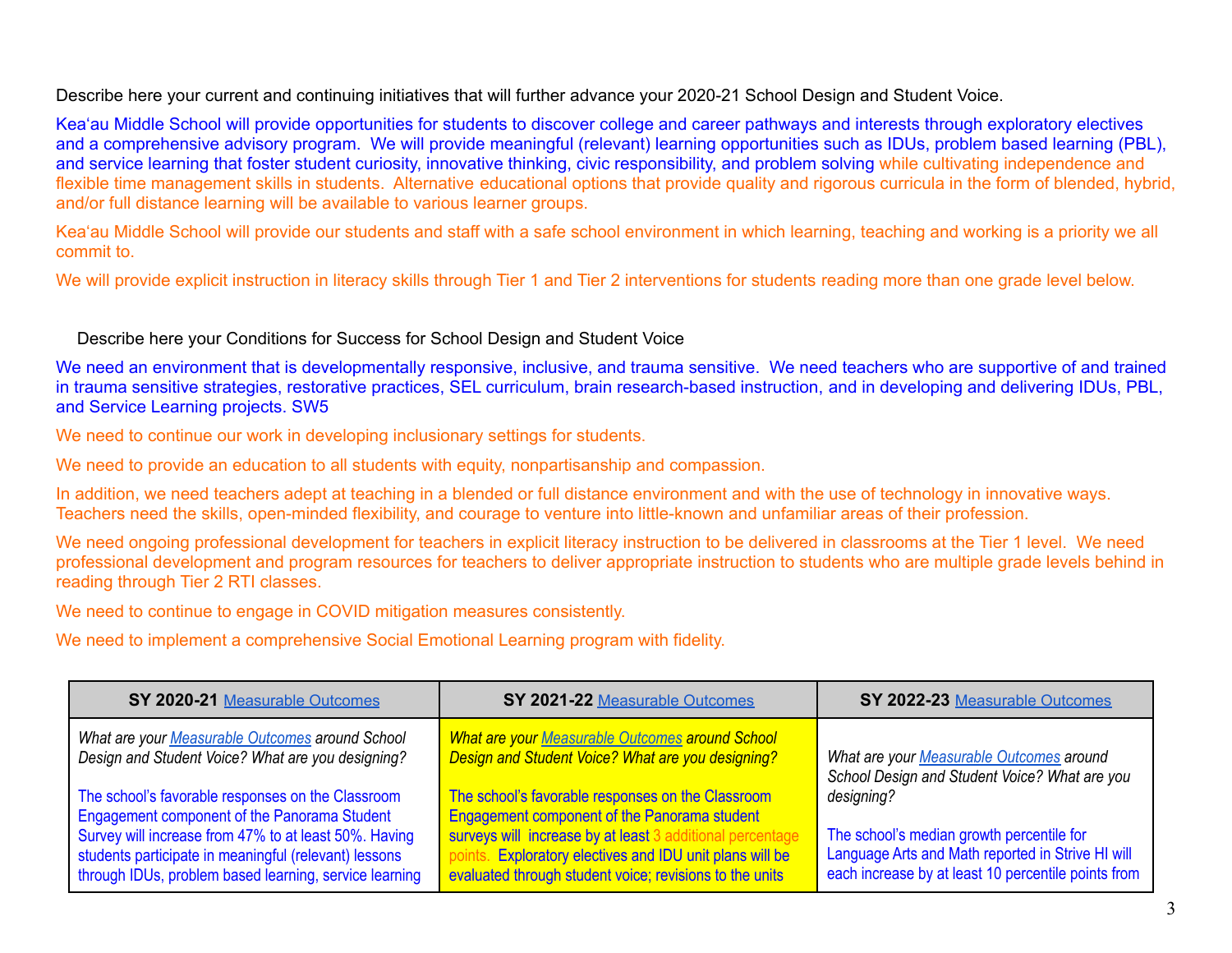| and in exploratory electives developed through student<br>voice will promote purpose and foster a sense of value<br>in learning for students.<br>The Classroom Engagement component of the<br>Panorama Student survey decreased by 1 percentage<br>point.<br>Chronic Absenteeism will decrease by at least one<br>percentage point each school year as reported on the<br>Strive HI report (2019 = 22%). A comprehensive<br>advisory program will provide the infrastructure and<br>community for students to build pilina with peers and<br>teachers increasing their motivation to be in school.<br>End of SY 19.20 - Chronic Absenteeism decreased by<br>2% to 20% (Strive HI 2020). | and exploratory classes offered will be made accordingly.<br>Favorable responses on the Valuing of School component<br>(specifically Q1: How interesting do you find the things<br>you learn in your classes?) will increase from 55% to<br>60%. This score decreased from 55% to 51%(2021<br>Panorama). In SY 21-22 favorable responses on the<br>Valuing of School component (specifically Q1: How<br>interesting do you find the things you learn in your<br>classes?) will increase by at least 4 additional percentage<br>points back to the 2020 Panorama baseline.<br>Chronic Absenteeism will continue to decrease by at least<br>one percentage point each school year as reported on<br>the Strive HI report (2020 = $20\%$ ) A comprehensive<br>advisory program will provide the infrastructure and<br>community for students to build pilina with peers and<br>teachers increasing their motivation to be in school. | the growth baseline in the 2019 Strive HI of 50 in<br>Language Arts and 40 in Math. |
|-----------------------------------------------------------------------------------------------------------------------------------------------------------------------------------------------------------------------------------------------------------------------------------------------------------------------------------------------------------------------------------------------------------------------------------------------------------------------------------------------------------------------------------------------------------------------------------------------------------------------------------------------------------------------------------------|-----------------------------------------------------------------------------------------------------------------------------------------------------------------------------------------------------------------------------------------------------------------------------------------------------------------------------------------------------------------------------------------------------------------------------------------------------------------------------------------------------------------------------------------------------------------------------------------------------------------------------------------------------------------------------------------------------------------------------------------------------------------------------------------------------------------------------------------------------------------------------------------------------------------------------------|-------------------------------------------------------------------------------------|
| The school's favorable responses on the School<br>Belonging component of the Panorama student surveys<br>will increase from 48% (SY 19.20) to at least 51%.<br>Adopting trauma sensitive and restorative practices will<br>create a positive and safe climate and a compassionate<br>school culture fostering a feeling of belonging.<br>Favorable responses on the School Belonging<br>component of the Panorama (SY20.21) student surveys<br>decreased from 48% to 41%.<br>Positive School Climate as measured by the Panorama<br>Student Survey is 56% (Strive HI 2020) as compared to<br>the State $(59\%)$ .                                                                       | The school's favorable responses on the School<br>Belonging component of the Panorama student surveys<br>will continue to increase by at least 3 additional<br>percentage points to 54%. increase between 5-7<br>percentage points back to the baseline percentage prior<br>to the Pandemic.<br>Positive School Climate as measured by the Panorama<br>Student Survey will increase by at least 3 additional<br>percentage points to 59%.<br>School Safety as measured by the Panorama Student<br>Survey School Safety component, will increase by at<br>least 3 additional percentage points from 60% favorable<br>responses (19.20 Student Classroom Survey) to at least<br>63% favorable responses.                                                                                                                                                                                                                            |                                                                                     |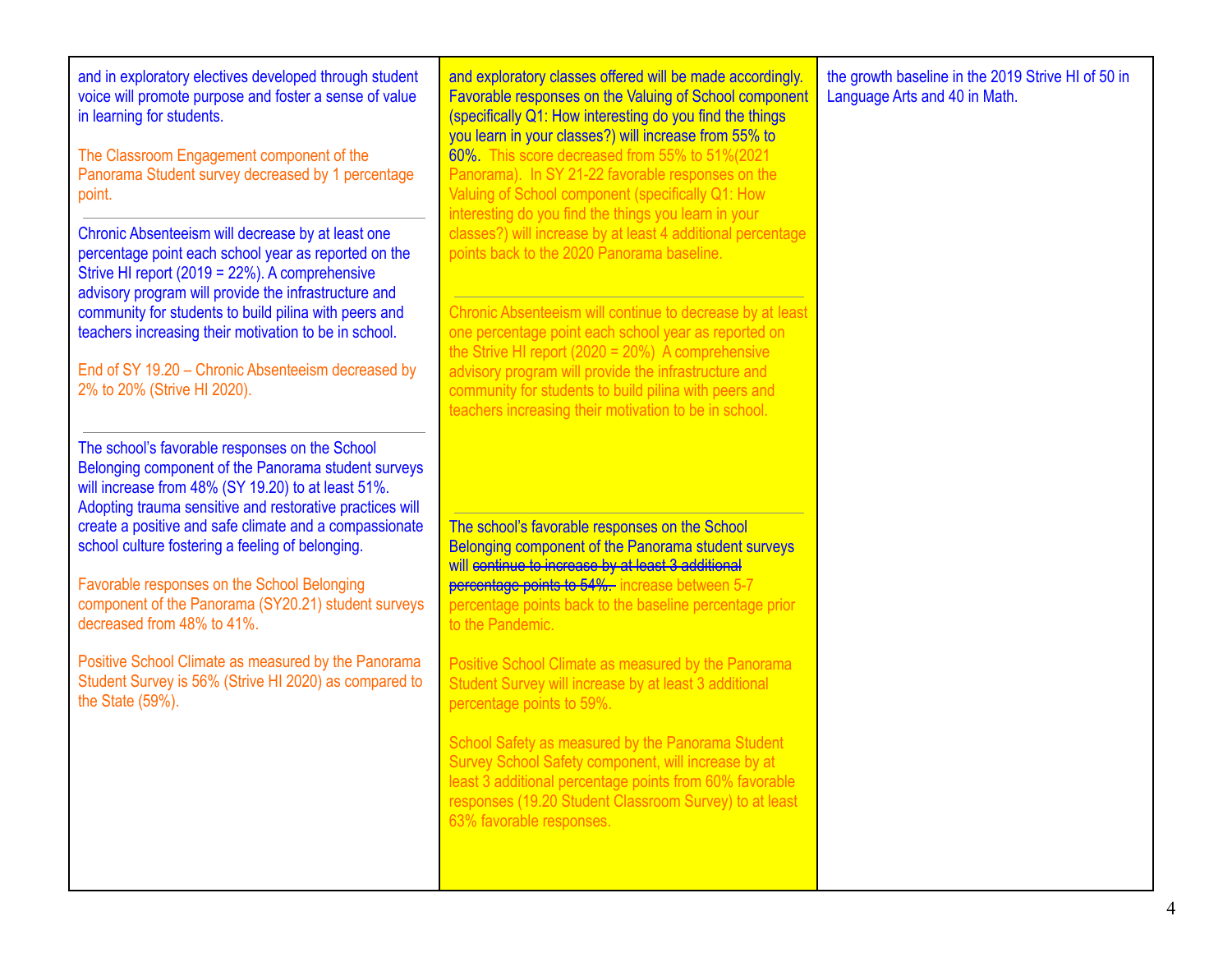| <b>Students receiving Special Education services in</b><br>inclusionary settings (in general education classes most<br>of the day) will increase from 47% (Strive HI 2018) to<br>59% (Strive HI 2020) and continue to increase as<br>appropriate in ensuring an LRE for all students.                                                                                     | <b>Students receiving Special Education services in</b><br>inclusionary settings (in general education classes most<br>of the day) will continue to increase as appropriate in<br>ensuring an LRE for all students.                                                                                                                                                                                                                    |                                                                                                                                                                                                                                                                                                                                |
|---------------------------------------------------------------------------------------------------------------------------------------------------------------------------------------------------------------------------------------------------------------------------------------------------------------------------------------------------------------------------|----------------------------------------------------------------------------------------------------------------------------------------------------------------------------------------------------------------------------------------------------------------------------------------------------------------------------------------------------------------------------------------------------------------------------------------|--------------------------------------------------------------------------------------------------------------------------------------------------------------------------------------------------------------------------------------------------------------------------------------------------------------------------------|
| Why you are implementing them?<br>Providing opportunities for exploration and discovery<br>through an array of experiences and a comprehensive<br>SEL program will increase student self awareness and<br>build interests and motivation. The SEL and advisory<br>program will help students to develop their student voice<br>and an ability to advocate for themselves. | Why you are implementing them?<br>Providing students with an array of experiences and<br>opportunities with real-world context will inspire student<br>curiosity, innovative thinking, civic responsibility, and<br>problem solving (GLOs) for future success.<br>To continue our work in developing inclusionary settings<br>for students.<br>To provide an education to all students with equity,<br>nonpartisanship and compassion. | Why you are implementing them?<br>By the end of their 3rd year at KMS, 8th graders<br>will have developed an awareness of careers,<br>discovered an interest in, and obtained the skills to<br>select a pathway in high school. They will be<br>prepared to evaluate choices and set goals toward<br>their future aspirations. |
| How will you know that they are causing an<br>improvement?                                                                                                                                                                                                                                                                                                                | How will you know that they are causing an<br>improvement?                                                                                                                                                                                                                                                                                                                                                                             | How will you know that they are causing an<br>improvement?                                                                                                                                                                                                                                                                     |
| If students are engaged in learning, we will see a<br>decrease in the data in the following areas:<br>I) chronic absenteeism<br>discipline data in the areas of classroom disruption<br>and non-compliance.<br>If students are engaged in learning, we will see an<br>increase in the monthly data in the following areas:                                                | We will continue to track student attendance and<br>discipline data. We will also monitor course marks at<br>mid-quarter and quarter checkpoints (I). Students who<br>find interest and challenge in their courses will be<br>engaged and earn higher grades.<br>We will continue to track student academic progress<br>through diagnostic reading and math iReady<br>assessments. And we will track SBA ELA and Math                  | If students are engaged in learning, we will see<br>downward trends in the data in the following areas:<br>I) chronic absenteeism<br>I) discipline data in the areas of classroom<br>disruption and non-compliance<br>I) failing course marks at the mid-quarter and<br>quarter checkpoints                                    |
| I) STAR Reading levels 3 and 4<br>I) STAR Math levels 3 and 4<br>I) I-Ready diagnostic assessment - Reading on-grade<br>level                                                                                                                                                                                                                                             | proficiency at the end of each year of implementation as<br>well as Median Growth Percentile scores in Language<br>Arts and Math.                                                                                                                                                                                                                                                                                                      | We will see an upwards trend in the data in the<br>following areas:<br>I) STAR Reading levels 3 and 4<br>I) STAR Math levels 3 and 4                                                                                                                                                                                           |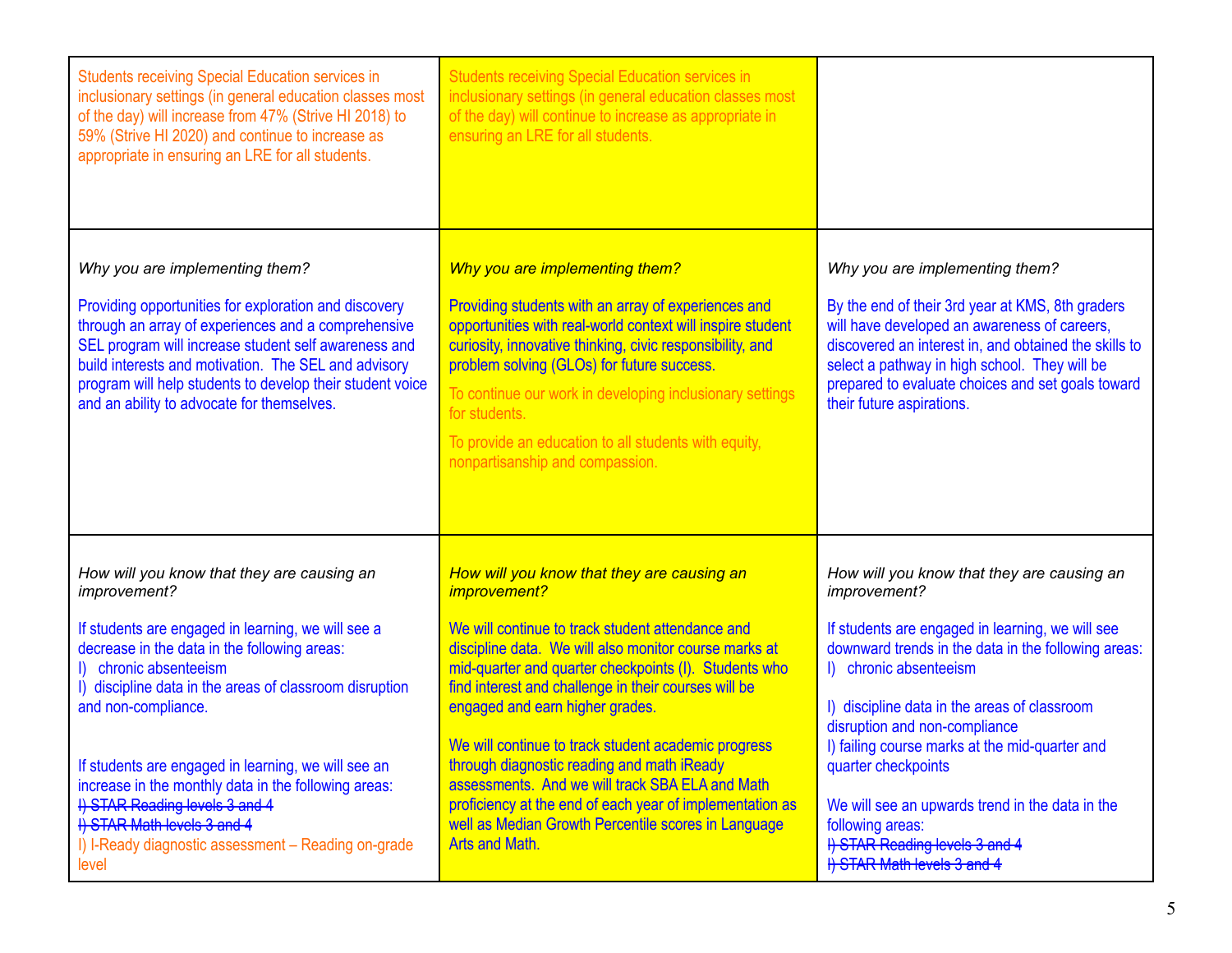| I) I-Ready diagnostic assessment - Math on-grade level<br>By the end of each school year, we will see an increase<br>in the following areas:<br>I) SBA ELA proficiency (?)<br>I) SBA Math proficiency (?)<br>I) Median Growth Percentile score for Language Arts (?)<br>I) Median Growth Percentile score for Math (?)<br>F) We will track SEL and advisory implementation<br>adherence consistency to the program design via walk-<br>through checks.<br>F) We will collect student sample work and<br>reflections from Ho'okele activities/lessons. Work<br>will be sampled monthly using random checks from<br>each grade level and team. | F) We will continue to track SEL and advisory<br>implementation adherence consistency to the program<br>design via walk-through checks. collecton of student<br>samples of work and reflections from Ho'okele<br>activities/lessons. Work will be sampled monthly using random<br>checks from each grade level and team.<br>F) KMART will track # of IDU, PBL, or Service Learning<br>units completed in the Kupono Academy. KMART will<br>assess student growth in iReady diagnostic assessments<br>as a measure of learning. | I) I-Ready diagnostic assessment - Reading<br>on-grade level<br>I) I-Ready diagnostic assessment - Math on-grade<br>level<br>I) SBA ELA proficiency<br>I) SBA Math proficiency<br>I) Median Growth Percentile score for Language<br><b>Arts</b><br>I) Median Growth Percentile score for Math<br>F) We will continue to track SEL and advisory<br>implementation adherence consistency to the<br>program design via walk-through checks. work<br>sample collection<br>F) KMART will track # of IDU, PBL, or Service<br>Learning units completed in the Kupono Academy.<br>Also quality checks will be made through the<br>submission of student work samples/products and<br>unit plans. |
|----------------------------------------------------------------------------------------------------------------------------------------------------------------------------------------------------------------------------------------------------------------------------------------------------------------------------------------------------------------------------------------------------------------------------------------------------------------------------------------------------------------------------------------------------------------------------------------------------------------------------------------------|--------------------------------------------------------------------------------------------------------------------------------------------------------------------------------------------------------------------------------------------------------------------------------------------------------------------------------------------------------------------------------------------------------------------------------------------------------------------------------------------------------------------------------|------------------------------------------------------------------------------------------------------------------------------------------------------------------------------------------------------------------------------------------------------------------------------------------------------------------------------------------------------------------------------------------------------------------------------------------------------------------------------------------------------------------------------------------------------------------------------------------------------------------------------------------------------------------------------------------|
|----------------------------------------------------------------------------------------------------------------------------------------------------------------------------------------------------------------------------------------------------------------------------------------------------------------------------------------------------------------------------------------------------------------------------------------------------------------------------------------------------------------------------------------------------------------------------------------------------------------------------------------------|--------------------------------------------------------------------------------------------------------------------------------------------------------------------------------------------------------------------------------------------------------------------------------------------------------------------------------------------------------------------------------------------------------------------------------------------------------------------------------------------------------------------------------|------------------------------------------------------------------------------------------------------------------------------------------------------------------------------------------------------------------------------------------------------------------------------------------------------------------------------------------------------------------------------------------------------------------------------------------------------------------------------------------------------------------------------------------------------------------------------------------------------------------------------------------------------------------------------------------|



### **Innovation in Support of the Core: School Design and Student Voice**

*FOCUS ON SY 2021-22:* Crosswalk enabling activities, measurable outcomes, and budget outlay and monitoring.

| <b>Baseline Measurements</b>                                                                | <b>Formative Measures</b>                                                                                                                        | <b>Summative Goals</b>                                                                                                                                                            |  |
|---------------------------------------------------------------------------------------------|--------------------------------------------------------------------------------------------------------------------------------------------------|-----------------------------------------------------------------------------------------------------------------------------------------------------------------------------------|--|
| Add beginning of the year measurements here.                                                | Add throughout the year measurements here.                                                                                                       | Add end of year goals here.                                                                                                                                                       |  |
| Strive HI 2019:<br><b>ELA 39%</b><br>Math 22%<br>• Chronic Absenteeism 22%<br>ELA Growth 50 | <b>STAR Renaissance iReady Reading</b><br>• STAR Renaissance iReady Math<br>• Attendance data<br><b>Course Marks</b><br>• Ch. 19 Discipline data | Increase in academic achievement (as<br>measured by SBA/Strive HI)<br>Increase in median growth percentile in LA<br>and Math (as measured by Strive HI) by 5<br>percentile points |  |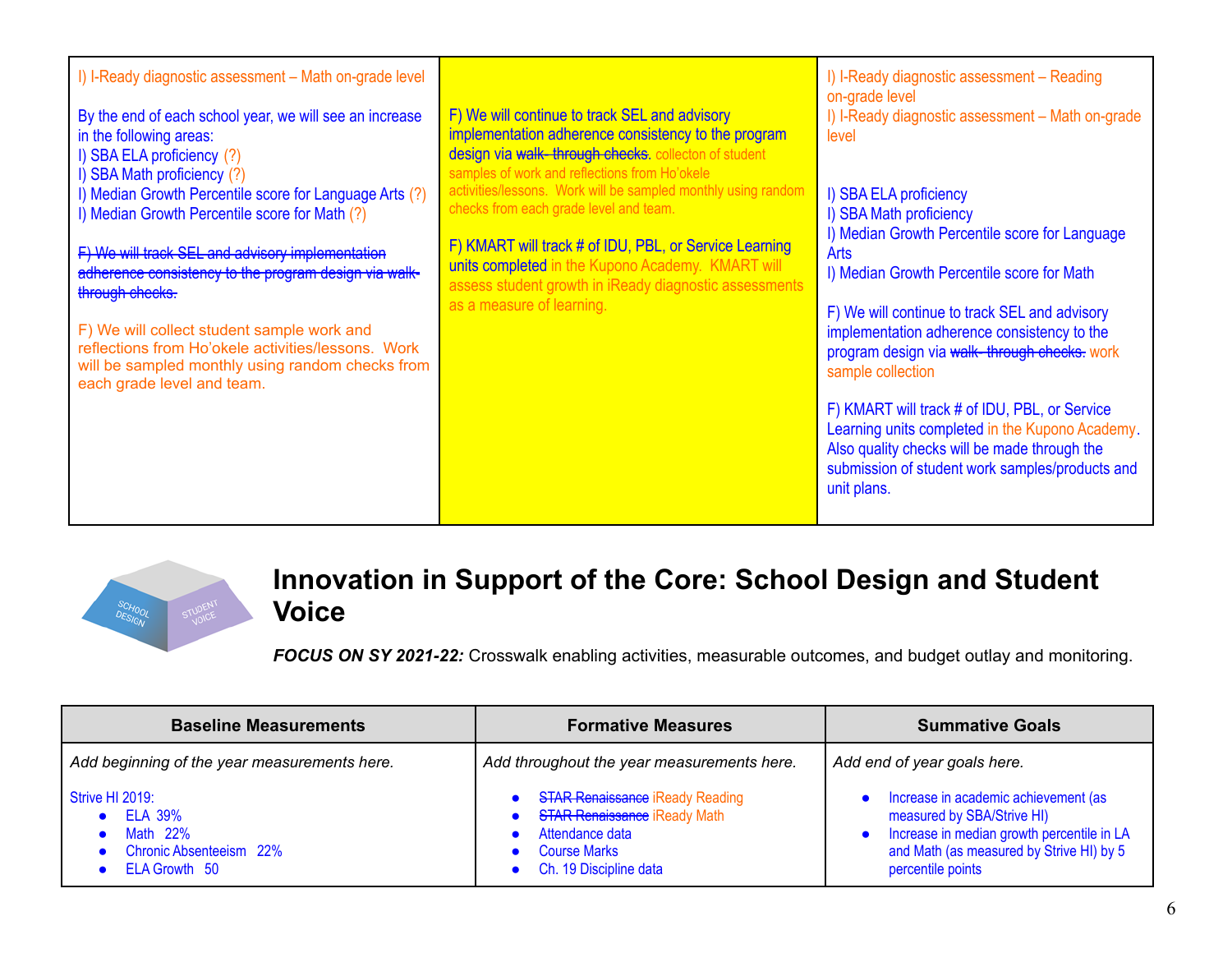| Math Growth 40<br>ELA Gap 24 pts. (58 / 34)<br>Math Gap 20 pts. (37 / 17) | <b>End of Year measures:</b><br><b>SBA ELA proficiency</b><br><b>SBA Math proficiency</b><br>Median Growth Percentile in Language Arts<br>Median Growth Percentile in Math | Decrease in chronic absenteeism by one<br>percentile point each year.<br>Decrease in the achievement gap in ELA and<br><b>Math</b> |
|---------------------------------------------------------------------------|----------------------------------------------------------------------------------------------------------------------------------------------------------------------------|------------------------------------------------------------------------------------------------------------------------------------|
|---------------------------------------------------------------------------|----------------------------------------------------------------------------------------------------------------------------------------------------------------------------|------------------------------------------------------------------------------------------------------------------------------------|

### **Student Outcomes (SY 2021-22)**

| <b>Measurable Outcome(s)</b>                                                                                                                                                                                                                       | <b>Enabling Activity</b><br>SW <sub>6</sub>                                                                                                                                                                              | <b>Duration</b><br>Fall,<br>Spring,<br>Yearlong | Source of<br><b>Funds</b><br>Program ID<br>SW <sub>3</sub>                        | <b>School</b><br><b>Monitoring</b><br><b>Activity</b><br>SW <sub>3</sub>      | <b>Frequency</b><br>Quarter,<br>Semester,<br>Annual | <b>Complex</b><br><b>Monitoring</b><br><b>Activity</b><br>(to be<br>completed<br>by CAS) |
|----------------------------------------------------------------------------------------------------------------------------------------------------------------------------------------------------------------------------------------------------|--------------------------------------------------------------------------------------------------------------------------------------------------------------------------------------------------------------------------|-------------------------------------------------|-----------------------------------------------------------------------------------|-------------------------------------------------------------------------------|-----------------------------------------------------|------------------------------------------------------------------------------------------|
| The school's favorable<br>responses on the<br><b>Classroom Engagement</b><br>component of the Panorama<br>Student Survey will increase<br>from $46\%$ to at least $49\%$ .                                                                         | 1. Teachers will implement rigorous<br>Interdisciplinary Units incorporating<br>project-based, problem-based, and/or<br>service learning, driven by student voice,<br>in a relevant real world context.<br>(School CA 2) | Year                                            | WSF, Title I<br>(Supplies,<br>online<br>supplemental<br>lessons and<br>resources) | <b>KMART PM</b><br>(progress update)<br><b>Faculty Meeting</b><br>(share-out) | Semester<br>Annually                                |                                                                                          |
| Proficiency in language arts<br>and math for all students<br>from 39% to 42% and 21%<br>to 25% respectively.                                                                                                                                       | 2. Teachers will implement rigorous and<br>relevant formative and standards based<br>content assessments to inform instruction.<br>(WASC CA 2)                                                                           | Year                                            | WSF, Title I<br>(iReady PD)                                                       | <b>KMART PM (PM</b><br>data collection)                                       | Semester                                            |                                                                                          |
| Proficiency in language arts<br>and math for the EL<br>sub-group will increase from<br>6% to 12%.<br>Student growth for the EL<br>sub-group will increase in<br>the areas of language arts<br>and math from 34 to 38 and<br>40 to 43 respectively. | 3. Teachers who support and instruct ELs<br>will implement agreed upon ELD<br>strategies consistently.<br>(School CA4)                                                                                                   | Year                                            | WSF, Title I<br>(PPEs)                                                            | PLCs (strategy<br>sharing)<br><b>KMART PM (PM</b><br>data collection)         | Monthly<br>Semester                                 |                                                                                          |
| Proficiency in language arts<br>and math for the SpEd                                                                                                                                                                                              | 4. Teachers who support and instruct<br>SpEd students will implement appropriate                                                                                                                                         | Year                                            | <b>WSF</b>                                                                        | KMART PM (LRE,<br>accommodation                                               | Quarterly                                           |                                                                                          |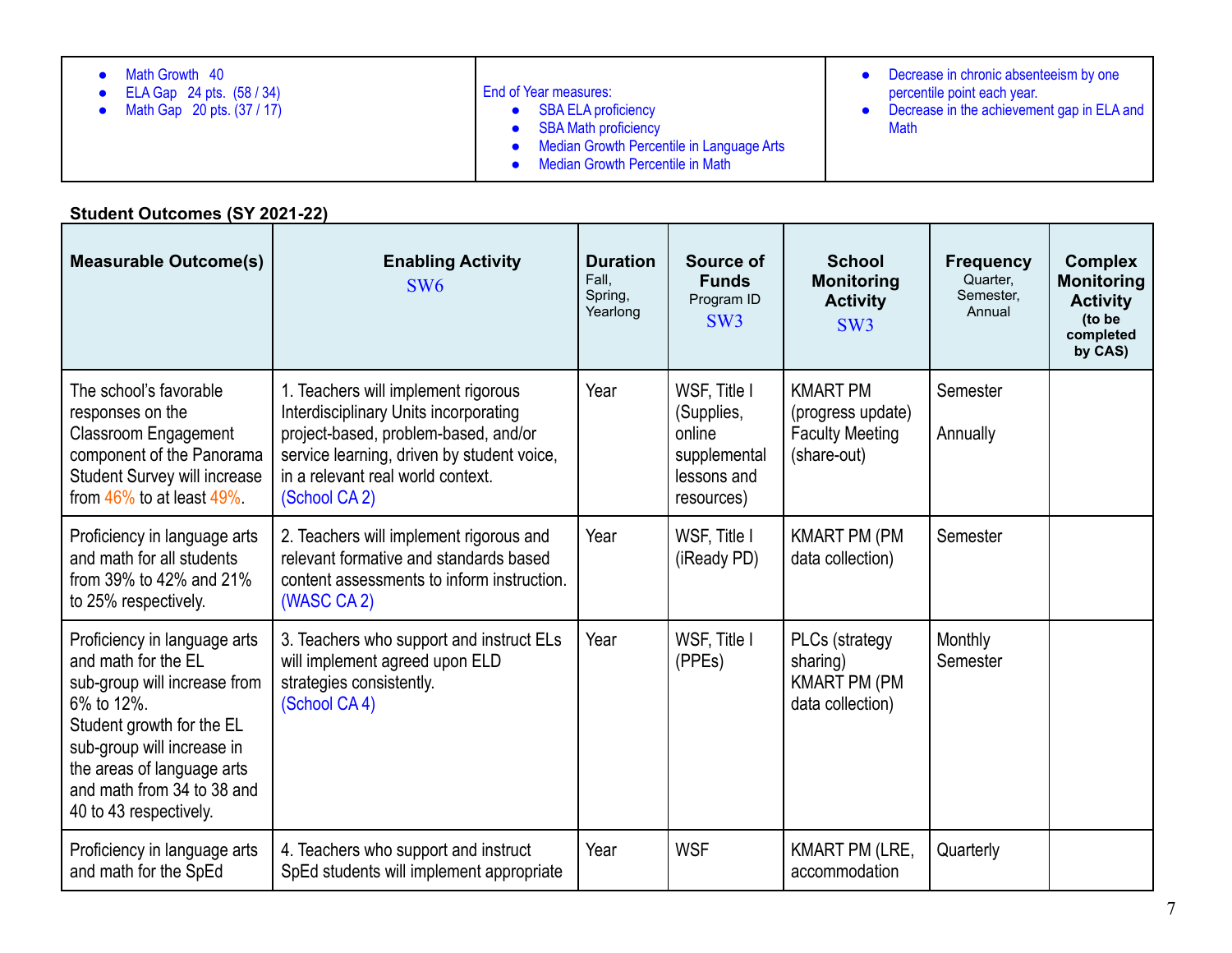| sub-group will increase from<br>11% to 15% and 7% to 10%<br>respectively.<br>Student growth for the SpEd<br>sub-group will increase in<br>the areas of language arts<br>and math from 31.5 to 35<br>and 34 to 38 respectively.                                              | accommodations in the least restrictive<br>environment to increase access to the<br>general education curriculum.                                        |      |            | implementation<br>check)                             |         |  |
|-----------------------------------------------------------------------------------------------------------------------------------------------------------------------------------------------------------------------------------------------------------------------------|----------------------------------------------------------------------------------------------------------------------------------------------------------|------|------------|------------------------------------------------------|---------|--|
| Chronic absenteeism will<br>decrease by at least 1<br>percentage point from SY<br>2019 (22%).                                                                                                                                                                               | 5. Teachers will implement advisory, SEL,<br>and team activities that build meaningful<br>relationships and foster a sense of<br>belonging for students. | Year | <b>WSF</b> | <b>KMART PM</b><br>(attendance,<br>student feedback) | Monthly |  |
| The school's favorable<br>responses on the School<br>Belonging component of the<br>Panorama student surveys<br>will increase from 41% to at<br>least 46%.                                                                                                                   |                                                                                                                                                          |      |            |                                                      |         |  |
| Positive School Climate as<br>measured by the<br>Panorama Student Survey<br>will increase by at least 3<br>additional percentage<br>points to 59%.                                                                                                                          |                                                                                                                                                          |      |            |                                                      |         |  |
| School Safety as<br>measured by the<br>Panorama Student Survey<br>School Safety component,<br>will increase by at least 3<br>additional percentage<br>points from 60% favorable<br>responses (19.20 Student<br>Classroom Survey) to at<br>least 63% favorable<br>responses. |                                                                                                                                                          |      |            |                                                      |         |  |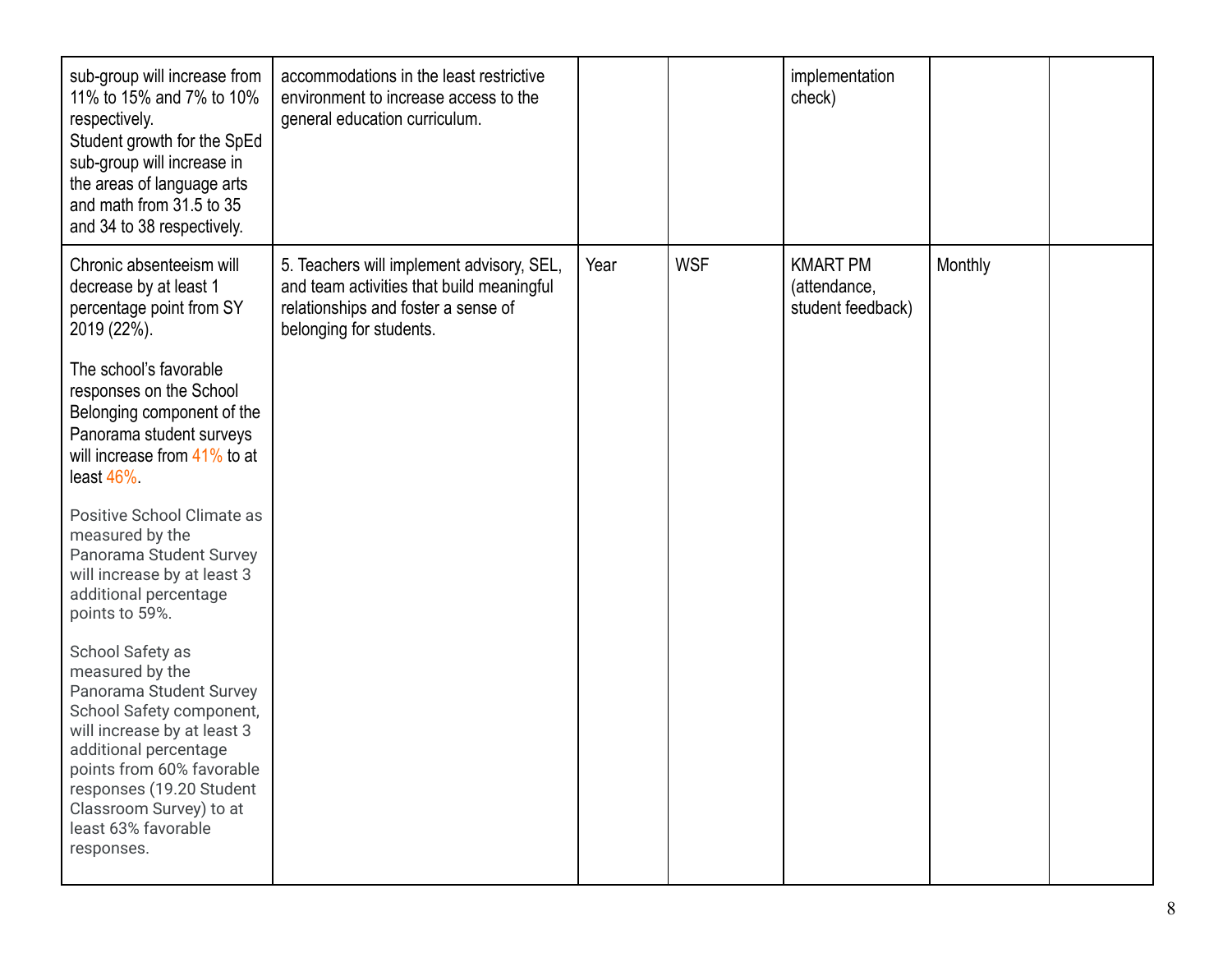| Proficiency in language arts<br>and math for the SpEd<br>sub-group will increase from<br>11% to 15% and 7% to 10%<br>respectively.     | 6. Workshop teachers will provide<br>targeted and explicit instruction that<br>supports reading and math readiness and<br>basic skills.<br>(CLSD R-TFI, AG EA G)                                     | Year | <b>WSF</b>                            | <b>KMART PM (PM</b><br>data collection)<br><b>KMART PM</b><br>(program data) | Semester<br>Monthly |  |
|----------------------------------------------------------------------------------------------------------------------------------------|------------------------------------------------------------------------------------------------------------------------------------------------------------------------------------------------------|------|---------------------------------------|------------------------------------------------------------------------------|---------------------|--|
| Student growth for the<br>workshop students will<br>increase by more than one<br>grade level in the areas of<br>language arts or math. |                                                                                                                                                                                                      |      |                                       |                                                                              |                     |  |
| Proficiency in language arts<br>and math for all students<br>from 39% to 42% and 21%<br>to 25% respectively.                           | 7. KMART will develop and implement<br>criteria for student activities to ensure that<br>they meet the needs of all students,<br>support personal development, and<br>increase academic achievement. | Year | <b>WSF</b>                            | <b>KMART PM</b><br>(activity check)                                          | Monthly             |  |
| Proficiency in language arts<br>and math for all students<br>from 39% to 42% and 21%<br>to 25% respectively.                           | 8. Teachers will implement and focus on<br>tier 2 and tier 3 academic vocabulary<br>through explicit teaching and embedded<br>use of vocabulary.<br>(CLSD R-TFI, AG EA F)                            | Year | <b>WSF</b>                            | PLCs (share-out)                                                             | Monthly             |  |
| Imagine Learning and STAR<br>Assessment data                                                                                           | 9. EL teacher will support English<br>Language development through<br>sheltered instruction classes and push-in<br>support with personnel assistance.<br>(WASC CA 9, AG EA D)                        | Year | WSF, Title I<br>(PPEs)                | <b>KMART PM (IL</b><br>data)                                                 | Monthly             |  |
| Proficiency in language arts<br>and math for all students<br>from 39% to 42% and 21%<br>to 25% respectively.                           | 10. Teachers will provide opportunities for<br>students to evaluate or reflect on their<br>own learning and develop goals focused<br>on their progress.<br>(School CA 5)                             | Year | WSF, Title I<br>(Academic<br>Engager) | <b>KMART PM (PM</b><br>data collection)                                      | Monthly             |  |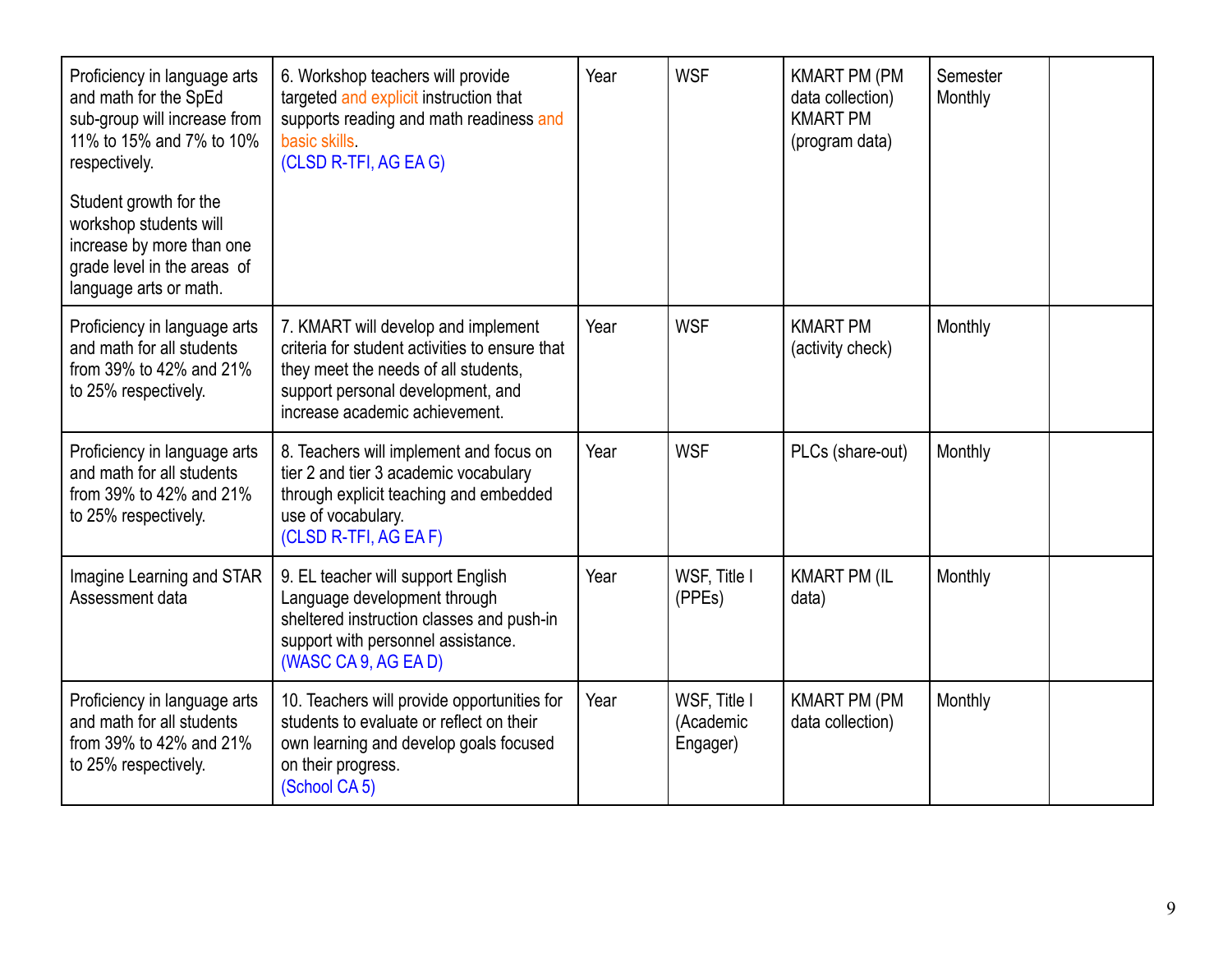| Staff Outcomes (SY 2020-21)                                                                                                                                      |                                                                                                                                                                                                                            |                                                 |                                                            |                                                                          |                                                     |                                                                                          |
|------------------------------------------------------------------------------------------------------------------------------------------------------------------|----------------------------------------------------------------------------------------------------------------------------------------------------------------------------------------------------------------------------|-------------------------------------------------|------------------------------------------------------------|--------------------------------------------------------------------------|-----------------------------------------------------|------------------------------------------------------------------------------------------|
| <b>Measurable Outcome(s)</b>                                                                                                                                     | <b>Enabling Activity</b><br>SW <sub>6</sub>                                                                                                                                                                                | <b>Duration</b><br>Fall.<br>Spring,<br>Yearlong | Source of<br><b>Funds</b><br>Program ID<br>SW <sub>5</sub> | <b>School</b><br><b>Monitoring</b><br><b>Activity</b><br>SW <sub>3</sub> | <b>Frequency</b><br>Quarter,<br>Semester,<br>Annual | <b>Complex</b><br><b>Monitoring</b><br><b>Activity</b><br>(to be<br>completed<br>by CAS) |
| 1. Proficiency in language<br>arts and math for the EL<br>sub-group will increase from<br>6% to 12%.                                                             | 1. Teachers who service EL students will<br>be provided professional development<br>opportunities on instructional strategies<br>that support ELs in accessing content<br>curricula.<br>(School CA 4, AG EA C, I)          | Year                                            | WSF, Title I<br>(subs), Title III                          | <b>KMART PM (PM</b><br>data collection)                                  | Monthly                                             |                                                                                          |
| 2. The school's favorable<br>responses on the School<br>Belonging component of the<br>Panorama student surveys<br>will increase from 41% to at<br>least $46\%$ . | 2. Professional development will be<br>provided to teachers on trauma informed<br>and restorative practices to increase<br>student and staff feeling of safety and<br>belonging.<br>(School Design & Student Voice, pg. 2) | Year                                            | WSF, Title I<br>(subs, AMLE)                               | <b>KMART PM (PM</b><br>data collection)                                  | <b>Bi-Monthly</b>                                   |                                                                                          |
| 3. Proficiency in language<br>arts and math for the SpEd<br>sub-group will increase from<br>11% to 15% and 7% to 10%<br>respectively.                            | 3. Gold team core teachers will be<br>provided professional development,<br>coaching, and mentoring on co-teaching<br>and collaborative teaching, planning, and<br>instructional strategies.<br>(AG EAA, B)                | Year                                            | WSF, Title I<br>(subs)                                     | <b>KMART PM (PM</b><br>data collection)                                  | Monthly                                             |                                                                                          |
| 4. Proficiency in language<br>arts and math for the SpEd<br>sub-group will increase from<br>11% to 15% and 7% to 10%<br>respectively.                            | 4. Teachers who service SpEd students<br>will be provided PD in understanding LRE<br>and providing appropriate<br>accommodations.<br>(AG EA H)                                                                             | Year                                            | WSF, Title I<br>(subs)                                     | <b>KMART PM (PM</b><br>data collection)                                  | Monthly                                             |                                                                                          |
| 5. Proficiency in language<br>arts and math for all<br>students from 39% to 42%                                                                                  | 5. Teachers will continue to engage in<br>professional development and to<br>implement brain research-based                                                                                                                | Year                                            | WSF, Title I<br>(The BERC<br>Group)                        | <b>KMART PM (PM</b><br>data collection)                                  | Monthly                                             |                                                                                          |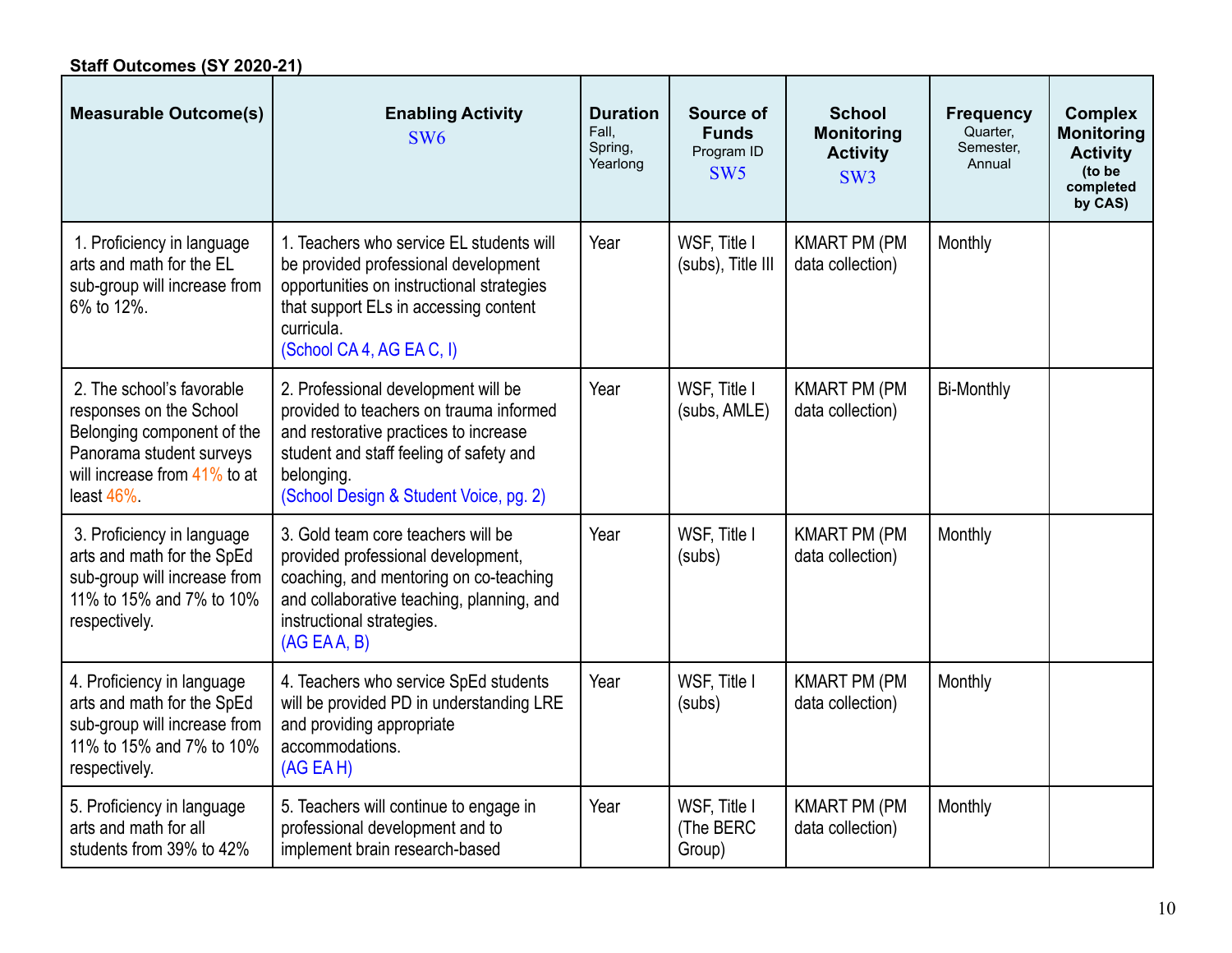| and 21% to 25%<br>respectively.                                                                                                                                               | instruction aligned with the 4 Habits of<br>Teaching and Learning. (AG EA E)                                                                                                                                                                                                                                          |      |                                                                              |                                                                         |                   |  |
|-------------------------------------------------------------------------------------------------------------------------------------------------------------------------------|-----------------------------------------------------------------------------------------------------------------------------------------------------------------------------------------------------------------------------------------------------------------------------------------------------------------------|------|------------------------------------------------------------------------------|-------------------------------------------------------------------------|-------------------|--|
| 6. The school's favorable<br>responses on the<br><b>Classroom Engagement</b><br>component of the Panorama<br>Student Survey will increase<br>from $46\%$ to at least $49\%$ . | 6. Teachers will reflect on student voice<br>feedback on their lesson design and make<br>adjustments to instruction accordingly.<br>(School CA 3)                                                                                                                                                                     | Year | <b>WSF</b>                                                                   | Team<br>- Development of<br><b>Student Voice</b><br>Spectrum            | Monthly           |  |
| 7. The school's favorable<br>responses on the<br><b>Classroom Engagement</b><br>component of the Panorama<br>Student Survey will increase<br>from $46\%$ to at least $49\%$ . | 7. Professional development will be<br>provided to teachers on designing,<br>implementing, and assessing IDUs;<br>incorporating problem-based,<br>project-based, and service learning, driven<br>by student voice, in a relevant, real world<br>context.                                                              | Year | <b>WSF</b>                                                                   | <b>KMART PM</b><br>- Development of<br><b>Student Voice</b><br>Spectrum | <b>Bi-Monthly</b> |  |
| 8. Proficiency in language<br>arts and math for all<br>students from 39% to 42%<br>and 21% to 25%<br>respectively.                                                            | 8. Teachers will be provided with<br>professional development in line with the<br><b>CLSD Grant</b><br>Explicit instruction in literacy for all<br>$\bullet$<br>teachers (tier 1 instructional<br>strategies)<br>Tier 2 reading intervention through<br>$\bullet$<br>the Third Quest program<br>(CLSD R-TFI, AG EA J) | Year | WSF, CLSD<br>(teacher,<br>curriculum,<br>instructional<br>materials,<br>PPE) | <b>CLSD Team</b><br>(observation data,<br>iReady and<br>DIBELS data)    | Quarterly         |  |
| 9. The school's favorable<br>responses on the School<br>Belonging component of the<br>Panorama student surveys<br>will increase from 41% to at<br>least 46%.                  | 9. Teachers will be provided professional<br>development in creating an awareness of<br>social and cultural differences (equity).<br><b>Hawaii Statewide Family</b><br><b>Engagement Center (SW 7)</b><br>Hā Designers Convening Process<br>(CLSD Lit Plan 1.6, 1.7)                                                  | Year | WSF, CLSD                                                                    | KMART (PM data<br>collection)                                           | Monthly           |  |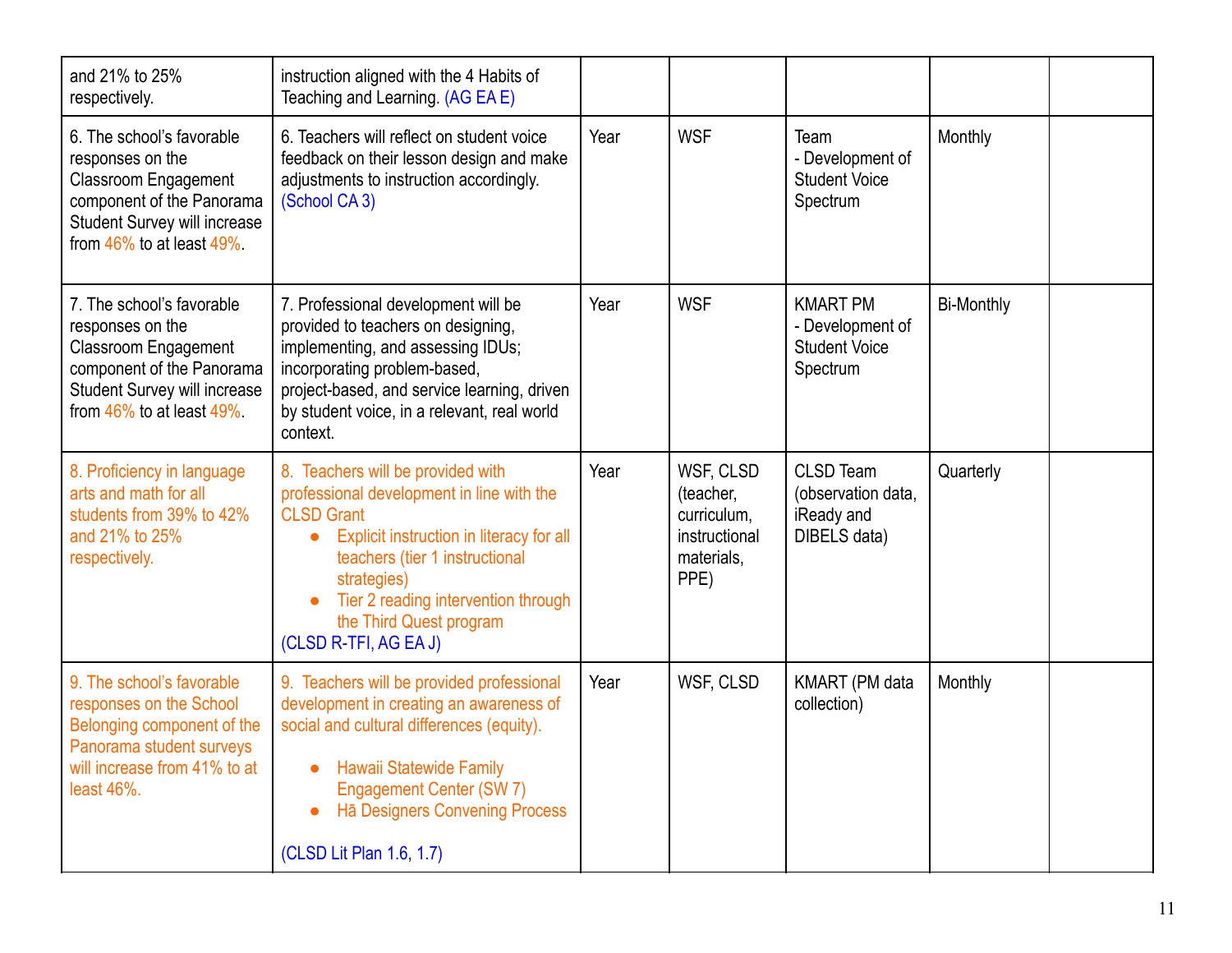| System Outcomes (SY 2020-21)                                                                                 |                                                                                                                                                                                                                                                                                                                                                |                                              |                                                            |                                                                                          |                                                     |                                                                                          |
|--------------------------------------------------------------------------------------------------------------|------------------------------------------------------------------------------------------------------------------------------------------------------------------------------------------------------------------------------------------------------------------------------------------------------------------------------------------------|----------------------------------------------|------------------------------------------------------------|------------------------------------------------------------------------------------------|-----------------------------------------------------|------------------------------------------------------------------------------------------|
| <b>Measurable Outcome(s)</b>                                                                                 | <b>Enabling Activity</b><br>SW <sub>6</sub>                                                                                                                                                                                                                                                                                                    | <b>Duration</b><br>Fall, Spring,<br>Yearlong | Source of<br><b>Funds</b><br>Program ID<br>SW <sub>5</sub> | <b>School</b><br><b>Monitoring</b><br><b>Activity</b><br>SW <sub>3</sub>                 | <b>Frequency</b><br>Quarter,<br>Semester,<br>Annual | <b>Complex</b><br><b>Monitoring</b><br><b>Activity</b><br>(to be<br>completed<br>by CAS) |
| Proficiency in language arts<br>and math for all students<br>from 39% to 42% and 21%<br>to 25% respectively. | 1. The leadership team will establish a<br>process for evaluating school-wide<br>activities that meet the needs of all<br>students, support personal development,<br>and increase academic achievement.<br>Reading and math workshop<br>classes<br>Honors classes<br>EL instruction<br>SpEd instruction<br>(School CA 6, WASC 2020 CA 1, SW 3) | Year                                         | WSF, Title I<br>(school-wide<br>coord.)                    | <b>KMART PM</b><br>(evaluation data)                                                     | Monthly                                             |                                                                                          |
| Proficiency in language arts<br>and math for all students<br>from 39% to 42% and 21%<br>to 25% respectively. | 2. The leadership team, the ILT team and<br>teachers will collect and use<br>disaggregated data to drive<br>decision-making and student achievement<br>including use of fidelity data collected from<br>classroom visits.<br>(WASC 2020 CA 2, SW 3)                                                                                            | Year                                         | WSF, Title I<br>(school-wide<br>coord.)                    | PLC (data cycle)<br>Team (team<br>activities)<br><b>KMART PM (PM</b><br>data collection) | Monthly                                             |                                                                                          |
| Proficiency in language arts<br>and math for all students<br>from 39% to 42% and 21%<br>to 25% respectively. | 3. KMART will monitor rigor and relevance<br>of common formative and standards-based<br>content assessments to inform instruction<br>and improve student achievement.<br>(WASC 2020 CA 3)                                                                                                                                                      | Year                                         | <b>WSF</b>                                                 | <b>KMART PM (PM</b><br>data collection)                                                  | Monthly                                             |                                                                                          |
| Proficiency in language arts<br>and math for all students                                                    | 4. KMART will develop and implement a<br>way to measure the effect of professional<br>development on teacher practice to                                                                                                                                                                                                                       | Year                                         | <b>WSF</b>                                                 | <b>KMART PM (PD</b><br>evaluation)                                                       | Monthly                                             |                                                                                          |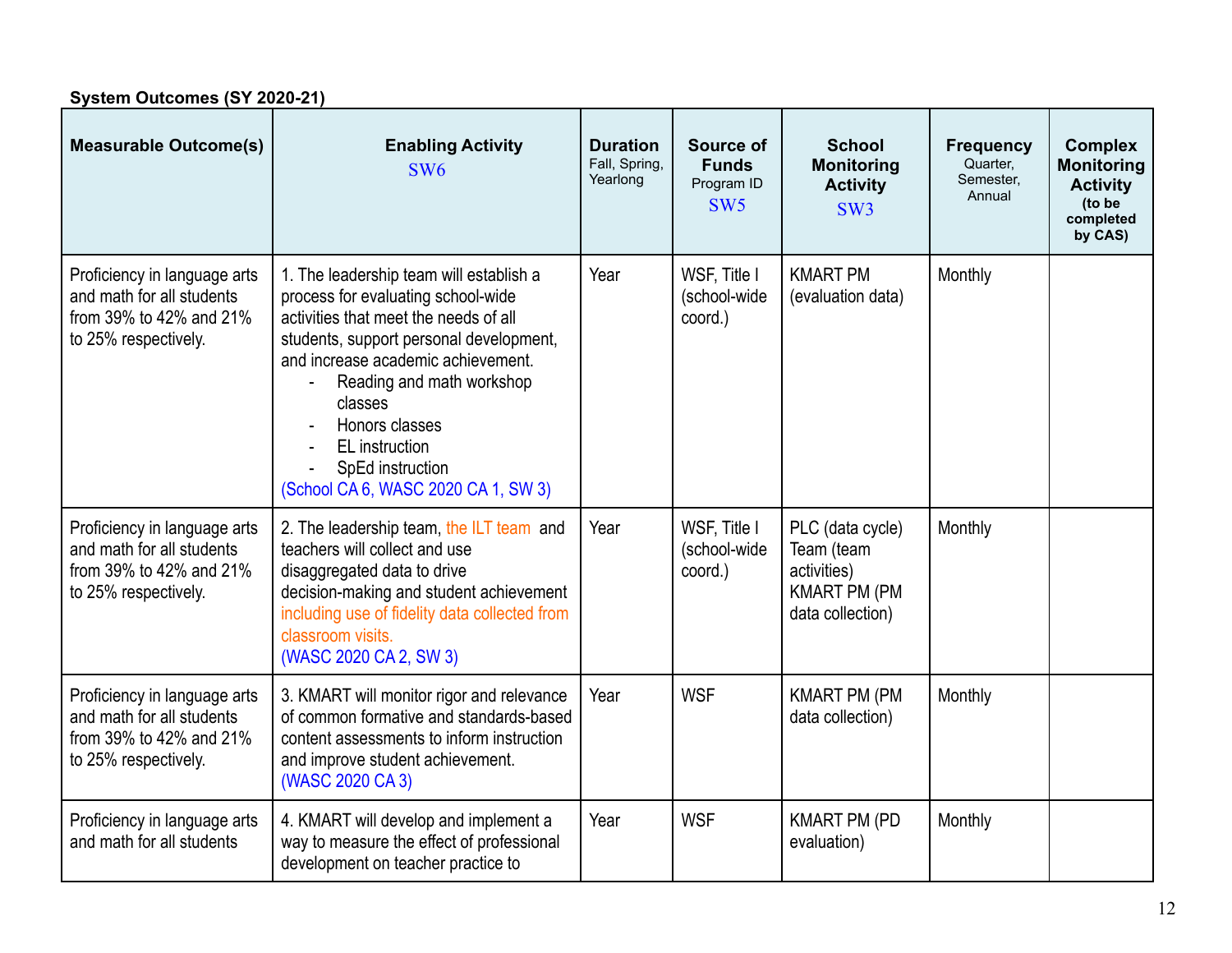| from 39% to 42% and 21%<br>to 25% respectively.                                                              | determine the impact it has on student<br>achievement.<br>(WASC 2020 CA 4)                                                                                                                                                                                                                                                                                                                                                                                                                                                                                                                                                                                                                                                                         |      |           |                                       |  |
|--------------------------------------------------------------------------------------------------------------|----------------------------------------------------------------------------------------------------------------------------------------------------------------------------------------------------------------------------------------------------------------------------------------------------------------------------------------------------------------------------------------------------------------------------------------------------------------------------------------------------------------------------------------------------------------------------------------------------------------------------------------------------------------------------------------------------------------------------------------------------|------|-----------|---------------------------------------|--|
| Proficiency in language arts<br>and math for all students<br>from 39% to 42% and 21%<br>to 25% respectively. | 5. KMART and the ILT team will<br>implement the following activities (actions)<br>in the Tier 1 section of the KMS RTFI plan:<br>Establish, implement and review<br>$\bullet$<br>standardized protocol for team meeting<br>Identify common literacy practices (within<br>and across content areas)<br>Create a school wide reading plan<br>Implement and monitor school wide<br>reading plan<br>Create content area reading plan<br>Collect, compile and analyze fidelity data<br>Establish and implement classroom visit<br>$\bullet$<br>protocol<br>Establish and agree on critical elements<br>of EWS<br>Establish and agree on critical elements<br>of T1 literacy systems<br>Provide status report on literacy<br>performance to stakeholders | Year | WSF, CLSD | <b>KMART PM (CLSD)</b><br>monitoring) |  |

## **Pipeline of Emerging Ideas: Pilot Projects and Design Thinking**

When HIDOE references innovation and emerging ideas, the Department is responding to important mindsets that embrace new ideas, replace dated practices, and strive for better solutions. Therefore, the Learning Organization must be prepared to uphold innovative learning environments that elevate a school's collective work, expand capacity to improve, and continuously advance student learning.

The HIDOE 2030 Promise Plan will be drafted to help school communities open conversations about the *Pipeline of Emerging Ideas*.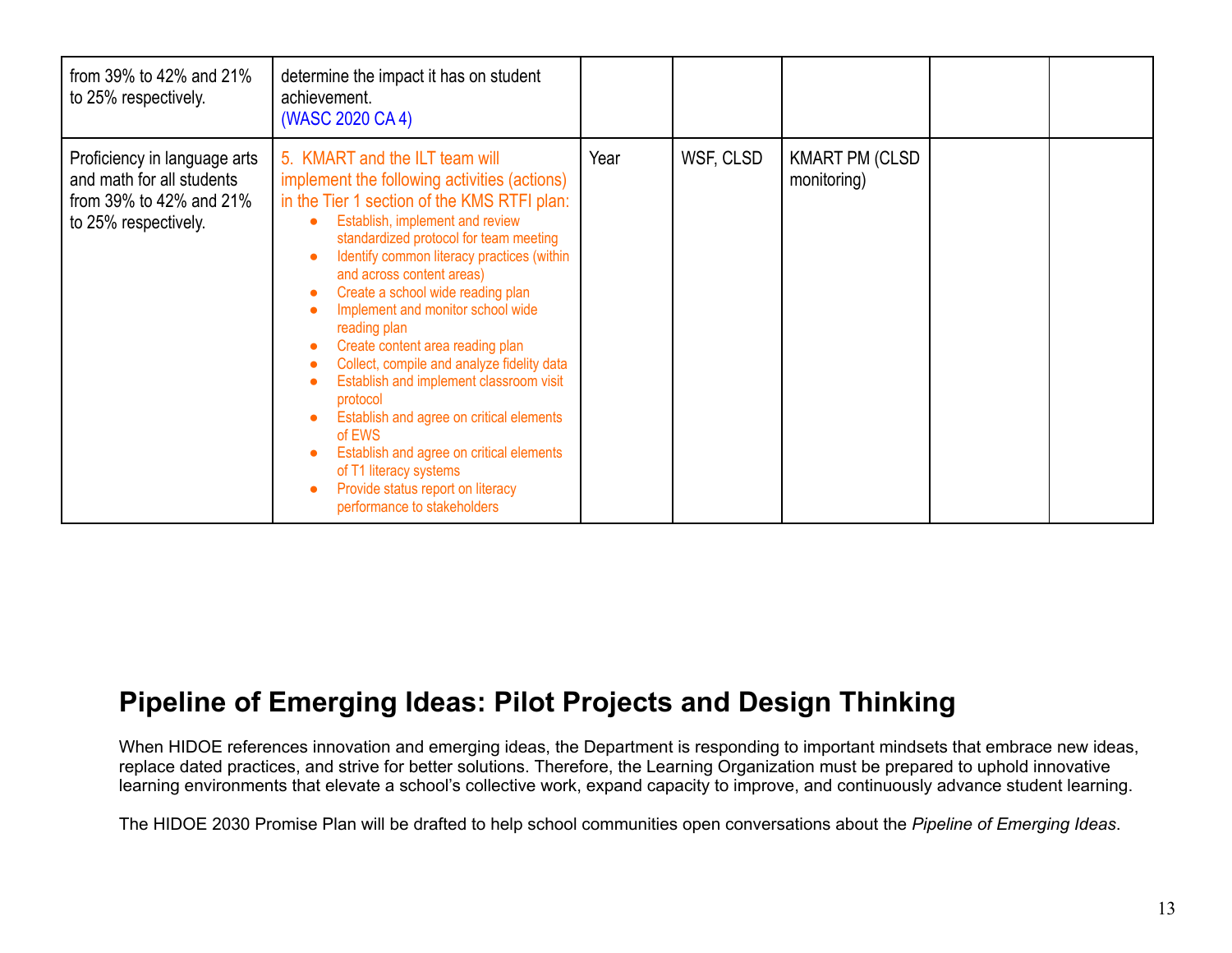| <b>School Ideas for Innovation and Pilot Projects</b>                                                                                                                                                                                                                                                                                                                                                                                                                                                            | <b>Conditions for Success</b>                                                                                                                                                                                                                                                                                                              |  |  |
|------------------------------------------------------------------------------------------------------------------------------------------------------------------------------------------------------------------------------------------------------------------------------------------------------------------------------------------------------------------------------------------------------------------------------------------------------------------------------------------------------------------|--------------------------------------------------------------------------------------------------------------------------------------------------------------------------------------------------------------------------------------------------------------------------------------------------------------------------------------------|--|--|
| Please describe your school's ideas around innovation and pilot projects.                                                                                                                                                                                                                                                                                                                                                                                                                                        | Please describe your conditions for Success:                                                                                                                                                                                                                                                                                               |  |  |
| <b>Parent Engagement Program</b><br>Greenwave Mākua Hui                                                                                                                                                                                                                                                                                                                                                                                                                                                          | Adequate personnel (Parent Engager and PCNC) with time to<br>1.<br>develop and promote the committees/organization of (Program<br>Name)                                                                                                                                                                                                    |  |  |
| Goal: To increase participation and engagement of parents in school initiatives and<br>activities to support their child's education.<br>Purpose: In response to the achievement and cultural gaps experienced by EL, SpEd,<br>and disadvantaged families, this alliance encourages KMS integration and active                                                                                                                                                                                                   | a. Personnel (Engager & PCNC) will:<br>support individuals//teams to implement family<br>Ť.<br>engagement activities for their classes<br>create and organize committees of parents based<br>ii.<br>on their strengths                                                                                                                     |  |  |
| participation of parents in the educational process                                                                                                                                                                                                                                                                                                                                                                                                                                                              | host workshops for parents on academic-related<br>iii.<br>topics i.e. understanding CCSS, ways to support                                                                                                                                                                                                                                  |  |  |
| Mission: Bringing families of all socio-economic groups, ethnicities, and cultures<br>together in a safe environment to support all students and close achievement gaps<br>Objectives: Parents and families will:                                                                                                                                                                                                                                                                                                | their child's education<br>b. Personnel (Engager & PCNC) must be:<br>able to build connections with parents<br>i.<br>ii.<br>able to build connections with the school<br>community.<br>iii.<br>possess a high level of communication and                                                                                                   |  |  |
| Participate in educational activities to empower themselves to be partners with<br>$\bullet$<br>KMS in educating their child.<br>Learn about the role families play in the education of their children and how to<br>fulfill that role successfully<br>Create a strong network of support for families undergoing similar experiences<br>Engage in activities that honor and celebrate both their individual and local<br>cultures                                                                               | organizational skills including but not limited to<br>communicating appropriately via traditional<br>communication methods, social media and print,<br>financial recordkeeping and budgeting.<br>possesses basic and practical knowledge of<br>iv.<br>education standards<br>possesses basic and practical knowledge of<br>V.<br>parenting |  |  |
| Build cross-cultural understanding<br>Participate in KMS service projects to build a sense of pride in their school<br>and community                                                                                                                                                                                                                                                                                                                                                                             | Adequate funding for necessary personnel, supplies and<br>2.<br>equipment to carry out and complete projects and proposed<br>activities to promote parent education and training, refreshments.                                                                                                                                            |  |  |
| School Design Summary:<br>The school will create a parent/community organization in which ALL parents<br>and community members will be able to "fit in", support their child's education,<br>and connect with the school. The organization's framework will provide a<br>variety of groupings, each group facilitating parents to contribute in ways they<br>are capable and comfortable in. These groups will run like committees with<br>the same general objectives.<br>(School CA 1)<br>Possible committees: |                                                                                                                                                                                                                                                                                                                                            |  |  |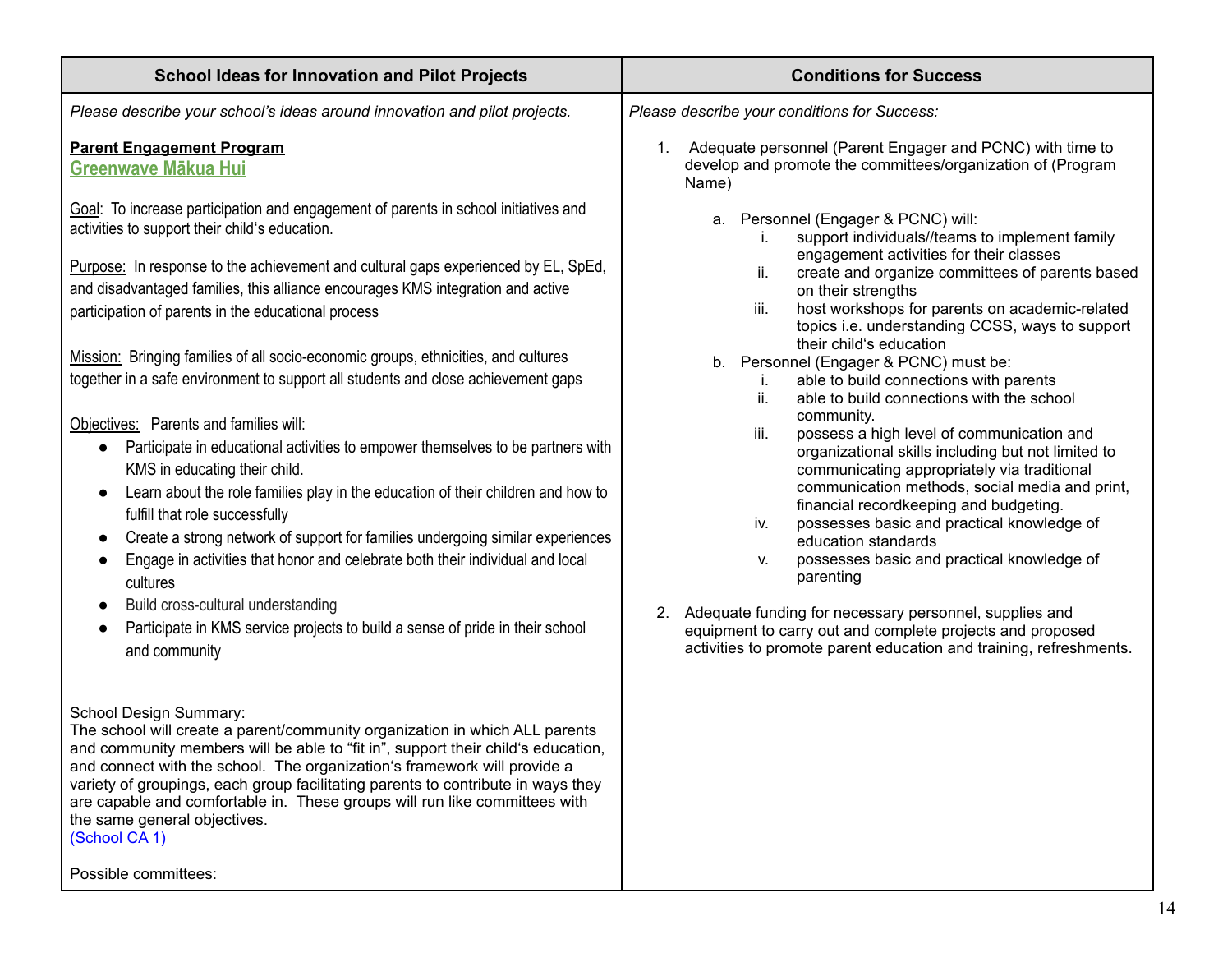| SW <sub>7</sub>                                            | $\triangleright$ Team Parent Partner(s) - Parent(s) assist with planning, organizing,<br>and carrying out team activities. Meets with team teachers regularly.<br>Helps to solicit volunteers for team classrooms, chaperones for team<br>activities, etc.<br>○ Coordinates student showcases highlighting student work<br>Coordinates bring your parent/grandparent to school days<br>$\circ$<br>Sends invitations to parents of students being recognized at<br>$\circ$<br>the awards assembly<br>Coordinates a communication system with parents on team<br>$\circ$<br>(parent app)<br>Parent Literacy Committee - parents plan, organize, and implement<br>activities that promote literacy for all students. Activities such as<br>literacy competitions and contests, home literacy activities, etc.<br>qMake a Difference Committee - parents plan, organize, and<br>implement activities to impact the student learning<br>environment/climate.<br>Community Connection Committee - Parents help to coordinate and<br>carry out activities in partnership with the community to serve school<br>and community needs. |                                                                                                                                                                                                                                                                                                                                                                                                                                                                                                                                                                                                                                                                 |
|------------------------------------------------------------|------------------------------------------------------------------------------------------------------------------------------------------------------------------------------------------------------------------------------------------------------------------------------------------------------------------------------------------------------------------------------------------------------------------------------------------------------------------------------------------------------------------------------------------------------------------------------------------------------------------------------------------------------------------------------------------------------------------------------------------------------------------------------------------------------------------------------------------------------------------------------------------------------------------------------------------------------------------------------------------------------------------------------------------------------------------------------------------------------------------------------|-----------------------------------------------------------------------------------------------------------------------------------------------------------------------------------------------------------------------------------------------------------------------------------------------------------------------------------------------------------------------------------------------------------------------------------------------------------------------------------------------------------------------------------------------------------------------------------------------------------------------------------------------------------------|
| students.<br><b>Whole School</b><br>$\bullet$<br>$\bullet$ | <b>Learn From Home Distance Learning Program</b><br>Purpose: In response to personal or social conditions or factors,<br>Tele-School offers an alternative option providing comprehensive<br>curricula taught by highly qualified teachers.<br>Mission: Bringing quality education into the homes of our<br>181/759 (23.85%) students have no verified internet access<br>578/759 (76.15%) students have verified internet access<br>264/759 (34.78%) students with verified access had school-issued<br>chromebooks in quarter 4 of SY 19-20                                                                                                                                                                                                                                                                                                                                                                                                                                                                                                                                                                                | Highly qualified teachers that are trained in delivering core as well<br>1.<br>as multi-disciplinary curricula.<br>2. HQ teachers trained in using technology, the internet, and distance<br>learning.<br>3. Students with access to internet connectivity. (preferred but not<br>required) Mifis on loan to families or access to wi-fi hubs at various<br>community locations and schools.<br>-Access to devices for instructors as well as students (with USB<br>ports, flash drives to load content.) Students receive<br>Chromebooks on loan from school.<br>5. Alternate off-line curricula for students without internet<br>connectivity. - Paper packet |
| 트<br><b>SpEd</b><br>$\bullet$                              | 12/42 (28.5%) students have no verified internet access<br>30/42 (71.5%) students have verified internet access<br>19/30 (63.3%) students with verified access had school-issued<br>chromebooks in quarter 4 of SY 19-20<br>36/106 (34%) students have no verified internet access                                                                                                                                                                                                                                                                                                                                                                                                                                                                                                                                                                                                                                                                                                                                                                                                                                           |                                                                                                                                                                                                                                                                                                                                                                                                                                                                                                                                                                                                                                                                 |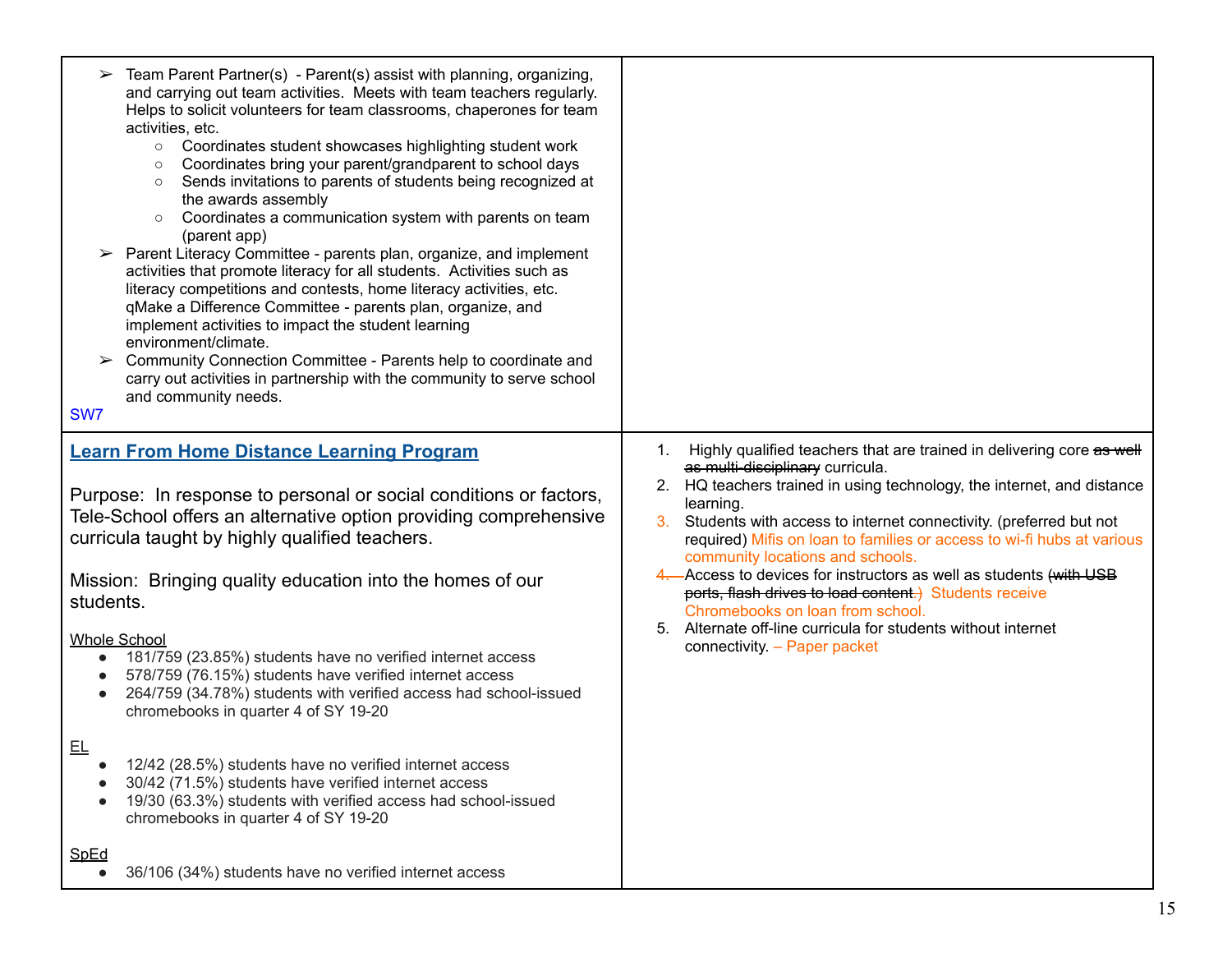| 70/106 (35%) students have verified internet access<br>35/106 (33%) students with verified access had school-issued<br>chromebooks in quarter 4 of SY 19-20                                                                                                                                                                                                                                                                                                                                                                                                                                                                                                                                                                                                                                                                                                                                                                                                                                                                                                                                                                                                                                                                                                                                                                                                                                                                                                                                                                 |                                                                                                                                                                                                                                                                                                                                                                                                                                                                                                                                                           |
|-----------------------------------------------------------------------------------------------------------------------------------------------------------------------------------------------------------------------------------------------------------------------------------------------------------------------------------------------------------------------------------------------------------------------------------------------------------------------------------------------------------------------------------------------------------------------------------------------------------------------------------------------------------------------------------------------------------------------------------------------------------------------------------------------------------------------------------------------------------------------------------------------------------------------------------------------------------------------------------------------------------------------------------------------------------------------------------------------------------------------------------------------------------------------------------------------------------------------------------------------------------------------------------------------------------------------------------------------------------------------------------------------------------------------------------------------------------------------------------------------------------------------------|-----------------------------------------------------------------------------------------------------------------------------------------------------------------------------------------------------------------------------------------------------------------------------------------------------------------------------------------------------------------------------------------------------------------------------------------------------------------------------------------------------------------------------------------------------------|
| <b>Kūpono Honors Academy</b><br><b>Purpose:</b> The purpose of the Kūpono Honors Academy is to provide<br>honors-level students a rigorous academic program through relevant<br>instructional design that engages student interest and instills<br>college/career readiness skills of self-directedness, advocacy, student<br>voice, independence, and time management. The Academy is designed<br>using a unique project-based interdisciplinary model fostering hands-on<br>first hand experiences in exploration and research.<br>Mission: The mission of the Kūpono Honors Academy is to be the<br>educational option for students performing above grade level in which<br>common core standards and student voice drive exploration, critical<br>thinking, and strategizing creative solutions to global or community<br>problems.<br><b>Prerequisite:</b><br>• Students enrolled in grades 7 and 8 at Kea'au Middle<br>School.<br>Families must agree to participate in a hybrid model of<br>blended, face-to-face, and distance learning using<br>synchronous and asynchronous learning schedules.<br>Students accepted into Kūpono Academy must have GPAs<br>of 3.5 or higher at the time of registration. Student's GPA<br>will be reviewed at the end of the school year to confirm<br>eligibility for acceptance to the Kūpono Academy.<br>Students must have at least 1 teacher recommendation<br>from a core content (English Language Arts, Math,<br>Science, Social Studies) teacher in their current year. | Highly qualified core set of teachers (ELA, Math, Science,<br>1.<br>Social Studies)<br>2. Highly trained teachers proficient in the use of technology,<br>the internet, and a variety of delivery modes i.e. distance<br>teaching, blended, face-to-face, synchronous and<br>asynchronous teaching<br>3. Teachers knowledgeable and willing to teach multiple<br>grade levels (grades 7-8).<br>4. Flexible, collaborative, team-minded teachers willing to<br>work with others in creating, coordinating, and carrying out<br>interdisciplinary projects. |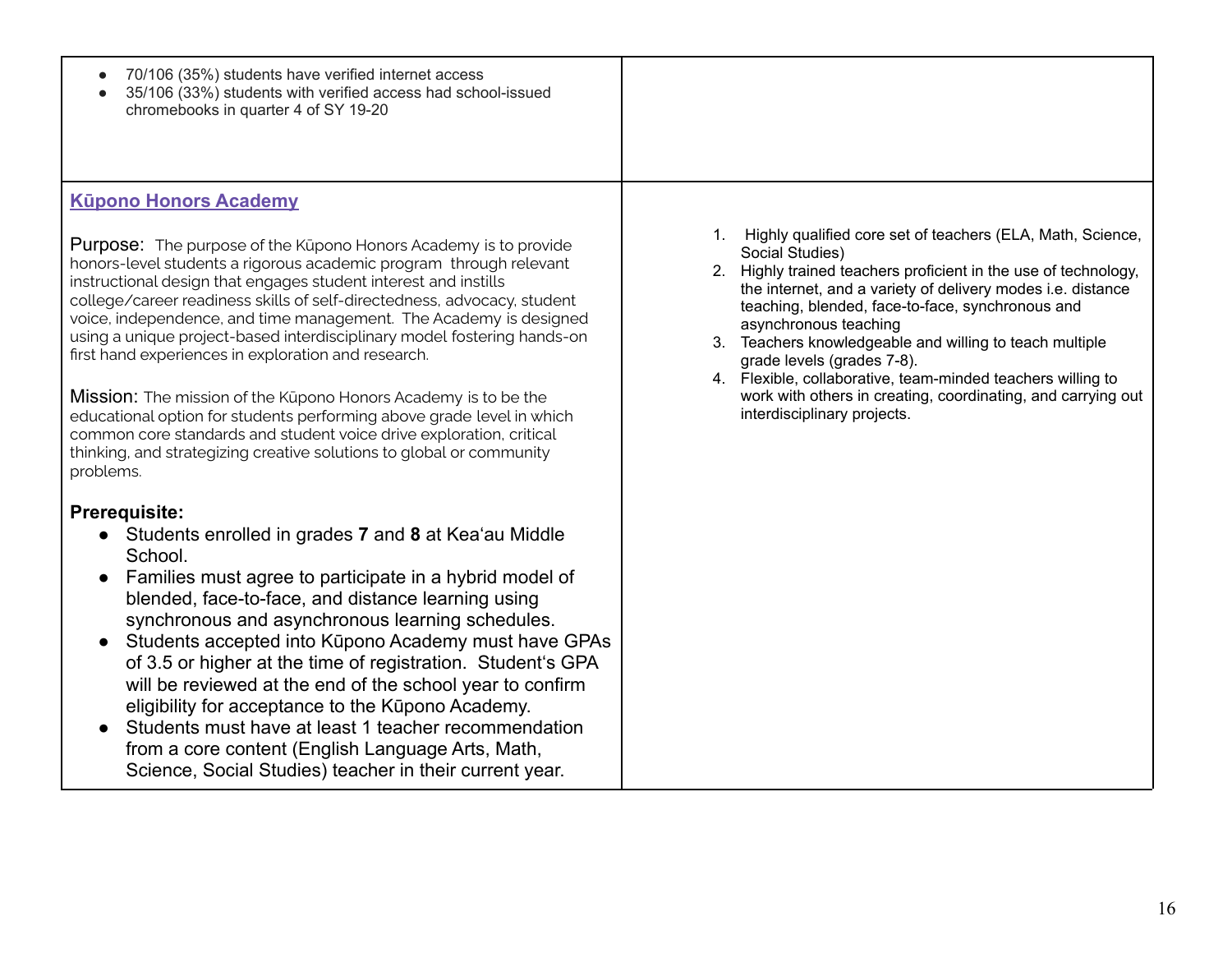### **Title I Addendum**

#### **Directions:**

- **1. All schoolwide (SW) program plan requirements must be addressed in the AcPlan and/or through other evidence.**
- **2. Within the AcPlan, label locations where SW program plan requirements are addressed, if applicable (e.g. SW 5, SW 6, SW 7).**
- **3. On this document, summarize locations in the AcPlan and other evidence that SW program plan requirements are addressed.**

| <b>SW Program Plan Requirements (ESSA 1114(b))</b>                                                                                                                                                                                                                                                                                                                                                                                                                                                                                           | <b>Location in the AcPlan</b><br>where the SW Program<br><b>Plan Requirement is</b><br>addressed<br>(e.g. page #, section) | Other evidence that the SW<br><b>Program Plan Requirement is</b><br>addressed<br>(e.g. CNA, SCC Assurances)  |
|----------------------------------------------------------------------------------------------------------------------------------------------------------------------------------------------------------------------------------------------------------------------------------------------------------------------------------------------------------------------------------------------------------------------------------------------------------------------------------------------------------------------------------------------|----------------------------------------------------------------------------------------------------------------------------|--------------------------------------------------------------------------------------------------------------|
| SW 1: The school's Academic Plan is based on a comprehensive needs<br>assessment of the entire school that takes into account information on<br>the academic achievement of children in relation to the challenging State<br>academic standards, particularly the needs of those children who are<br>failing, or are at-risk of failing to meet the challenging academic<br>standards.                                                                                                                                                       | Achievement Gap (pg. 1-2)                                                                                                  | <b>CNA</b><br>WASC Self-Study                                                                                |
| SW 2: The school's Academic Plan is developed with the involvement<br>of parents and other members of the community to be served and<br>individuals who will carry out such plan, including teachers, principals,<br>other school leaders, paraprofessionals, complex area staff, to the extent<br>feasible, and if appropriate, specialized instructional support personnel,<br>technical assistance providers, school staff, if the plan relates to a<br>secondary school, students, and other individuals as determined by the<br>school. |                                                                                                                            | - Kea'au Middle Academic Review<br>Team (KMART) Meeting Minutes<br>- SCC Assurances<br>- SCC Meeting Minutes |
| SW 3: The school's Academic Plan and its implementation shall be<br>regularly monitored and revised as necessary based on student needs to<br>ensure that all students are provided opportunities to meet the<br>challenging State academic standards                                                                                                                                                                                                                                                                                        | System Outcomes, EA 1<br>and EA 2 (pg. 1-12);<br>Student/Staff/System<br>Outcomes $(pg. 7-13)$                             | - KMART Monthly Progress<br><b>Monitoring Report</b>                                                         |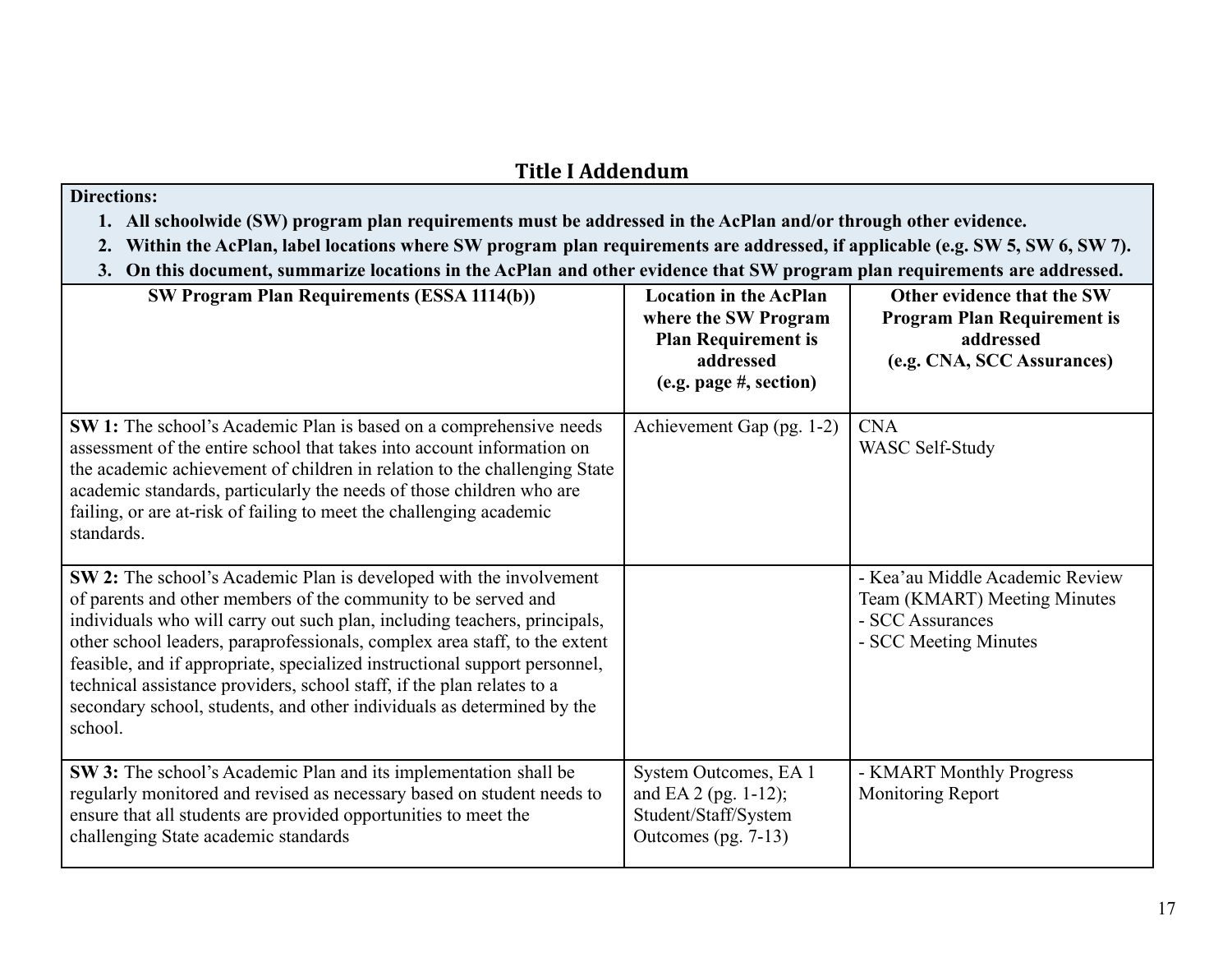| SW 4: The school's Academic Plan is available to the Hawaii<br>Department of Education, parents, and the public and the information<br>contained in such plan is in an understandable and uniform format and,<br>to the extent practicable, provided in a language that the parents can<br>understand.                                                                                                                                                                                                                                                                                                                                                                                                                                                                                             |                                                                                                  | HIDOE and Kea'au Middle School<br>webpages                                                                                                                                                                                                  |
|----------------------------------------------------------------------------------------------------------------------------------------------------------------------------------------------------------------------------------------------------------------------------------------------------------------------------------------------------------------------------------------------------------------------------------------------------------------------------------------------------------------------------------------------------------------------------------------------------------------------------------------------------------------------------------------------------------------------------------------------------------------------------------------------------|--------------------------------------------------------------------------------------------------|---------------------------------------------------------------------------------------------------------------------------------------------------------------------------------------------------------------------------------------------|
| SW 5: If appropriate and applicable, the Academic Plan is developed in<br>coordination and integration with other federal, state, and local services,<br>resources, and programs (e.g., programs supported under this Act,<br>violence prevention programs, nutrition programs, housing programs,<br>Head Start programs, adult education programs, career and technical<br>education programs, and schools implementing comprehensive support<br>and improvement activities or targeted support and improvement<br>activities).                                                                                                                                                                                                                                                                   | School Design (pg. 3)<br>Student Outcomes (pg.<br>$7-13)$                                        | Title I Fiscal Requirements Form                                                                                                                                                                                                            |
| SW 6: The Academic Plan includes a description of the strategies that<br>the school will be implementing to address school needs, including a<br>description of how such strategies will-<br>(i) provide opportunities for all children, including each of the<br>subgroups of students (i.e. economically disadvantaged, major racial and<br>ethnic groups, children with disabilities, English learners) to meet the<br>challenging State academic standards;<br>(ii) use methods and instructional strategies that strengthen the academic<br>program in the school, increase the amount and quality of learning time,<br>and help provide an enriched and accelerated curriculum, which may<br>include programs, activities, and courses necessary to provide a<br>well-rounded education; and | Student Outcomes (pg.<br>$7-9)$<br>Staff Outcomes (pg. 9-11)<br>System Outcomes (pg.<br>$11-13)$ | - Project-based, problem-based, and<br>or service learning projects<br>- ELD strategies<br>- MTSS<br>- RTI<br>- Trauma Informed and Restorative<br>Practices<br>- Mentoring<br>- Co-Teaching<br>- Reading/Math Workshop<br>- Honors Classes |
| (iii) address the needs of all children in the school, but particularly the<br>needs of those at risk of not meeting the challenging State academic<br>standards, through activities which may include—<br>(I) counseling, school-based mental health programs, specialized<br>instructional support services, mentoring services, and other<br>strategies to improve students' skills outside the academic<br>subject areas;<br>(II) preparation for and awareness of opportunities for                                                                                                                                                                                                                                                                                                           |                                                                                                  |                                                                                                                                                                                                                                             |